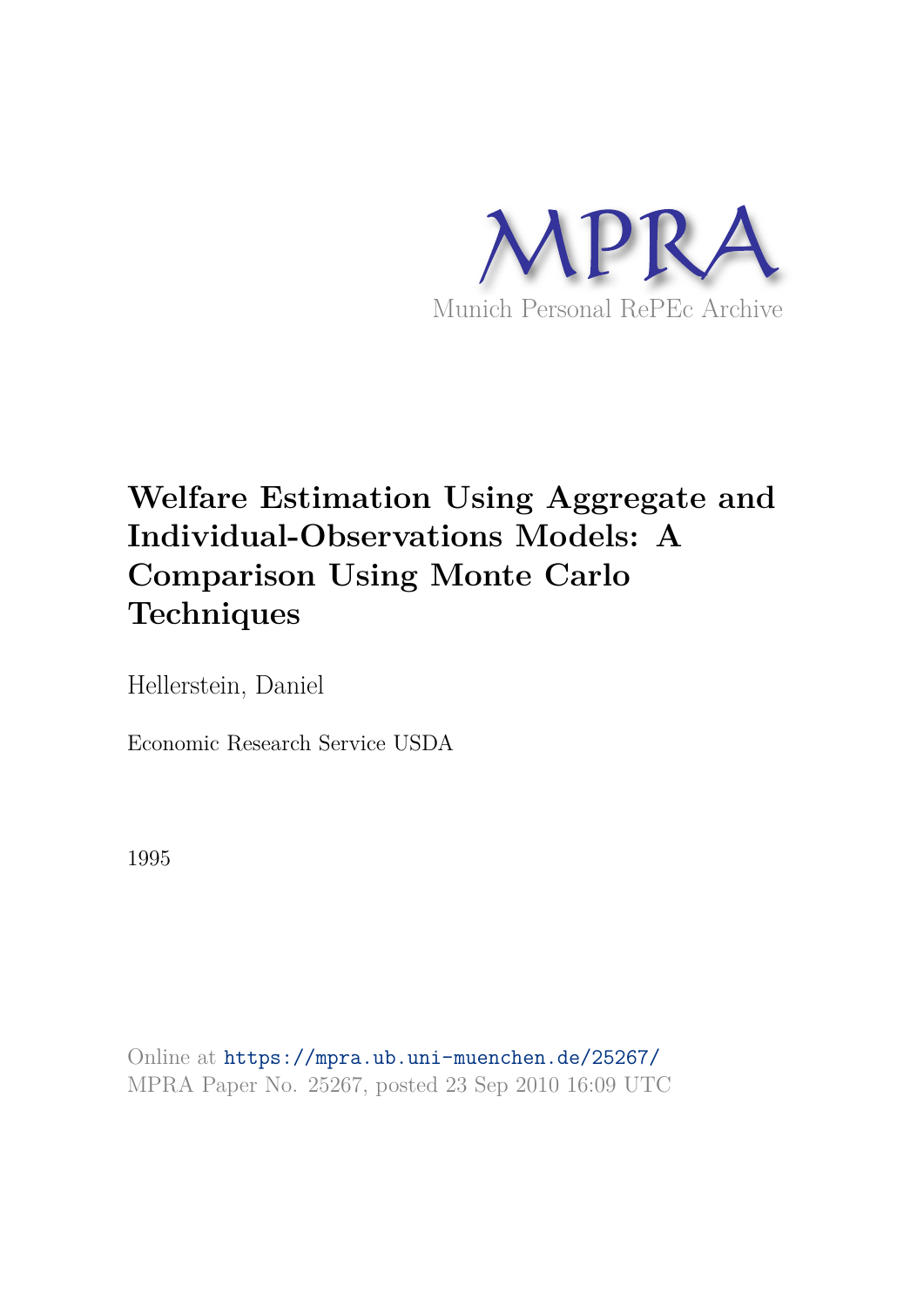# Welfare Estimation Using Aggregate and Individual-Observation Models: A Comparison Using Monte Carlo Techniques\*\*

Daniel Hellerstein Final Submission: 4/17/95

Please include following disclaimer.

\*\* Daniel Hellerstein is a natural resource economist with the Natural Resources and Environment Division, Economic Research Service, USDA. The views expressed here are not necessarily those of the Economic Research Service.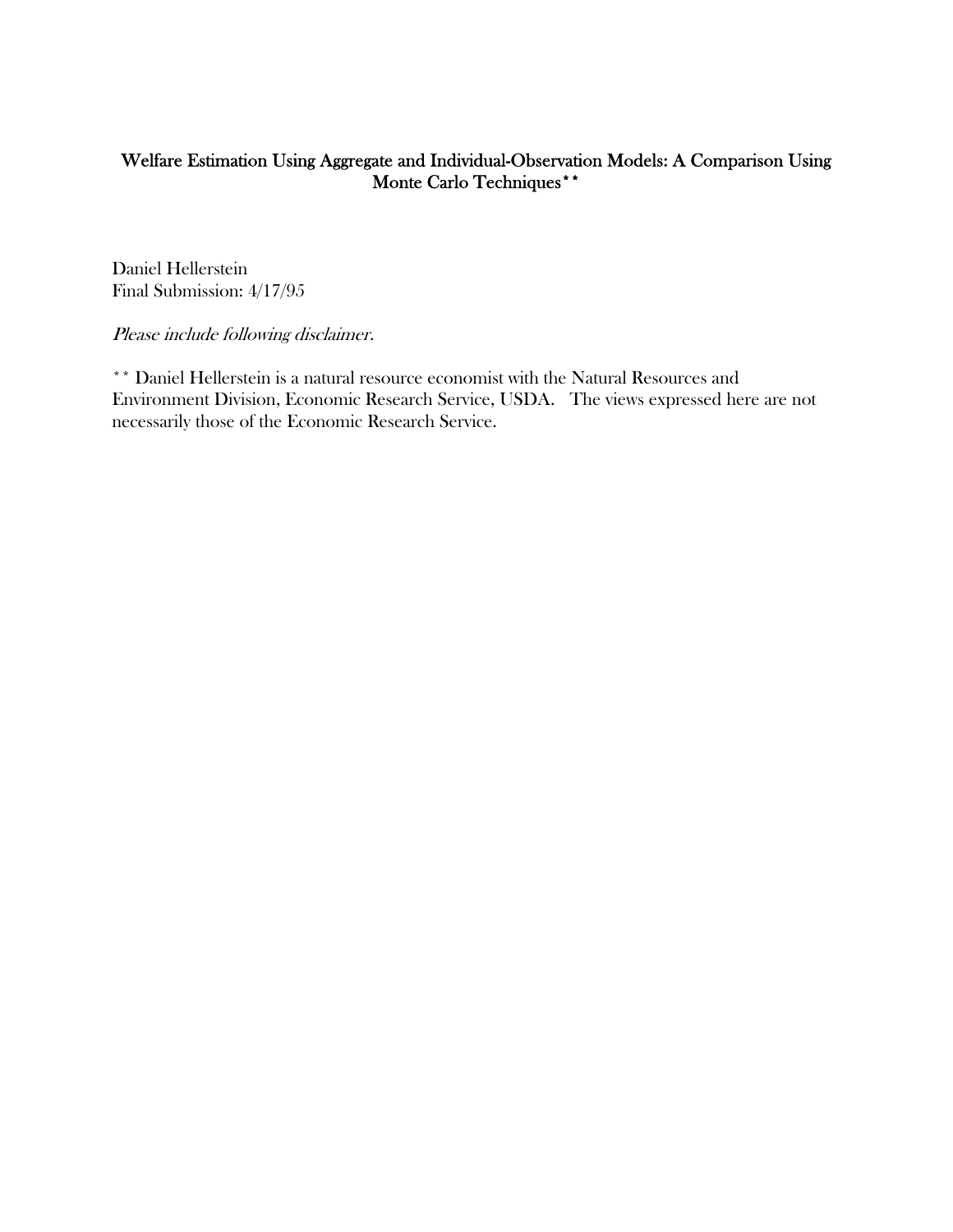Title: Welfare Estimation Using Aggregate and Individual-Observation Models: A Comparison Using Monte Carlo Techniques

Author: Daniel Hellerstein

## **Abstract**

Due to the weak behavioral foundations of aggregate demand models, zonal travel cost models have been largely abandoned in favor of models based on individual observations. However, sample selection difficulties in individual -observation models often require the use of distribution sensitive limited-dependent variables estimators. This paper uses Monte-Carlo simulations to investigate whether the bias from aggregation is worse than possible bias from these narrowly specified estimators. Somewhat surprisingly, the results indicate that zonal models often outperform the individual-observation models, especially when using an aggregate model that incorporates intra-zonal variance of the explanatory variables.

Key words: aggregation bias, zonal models, individual-observation models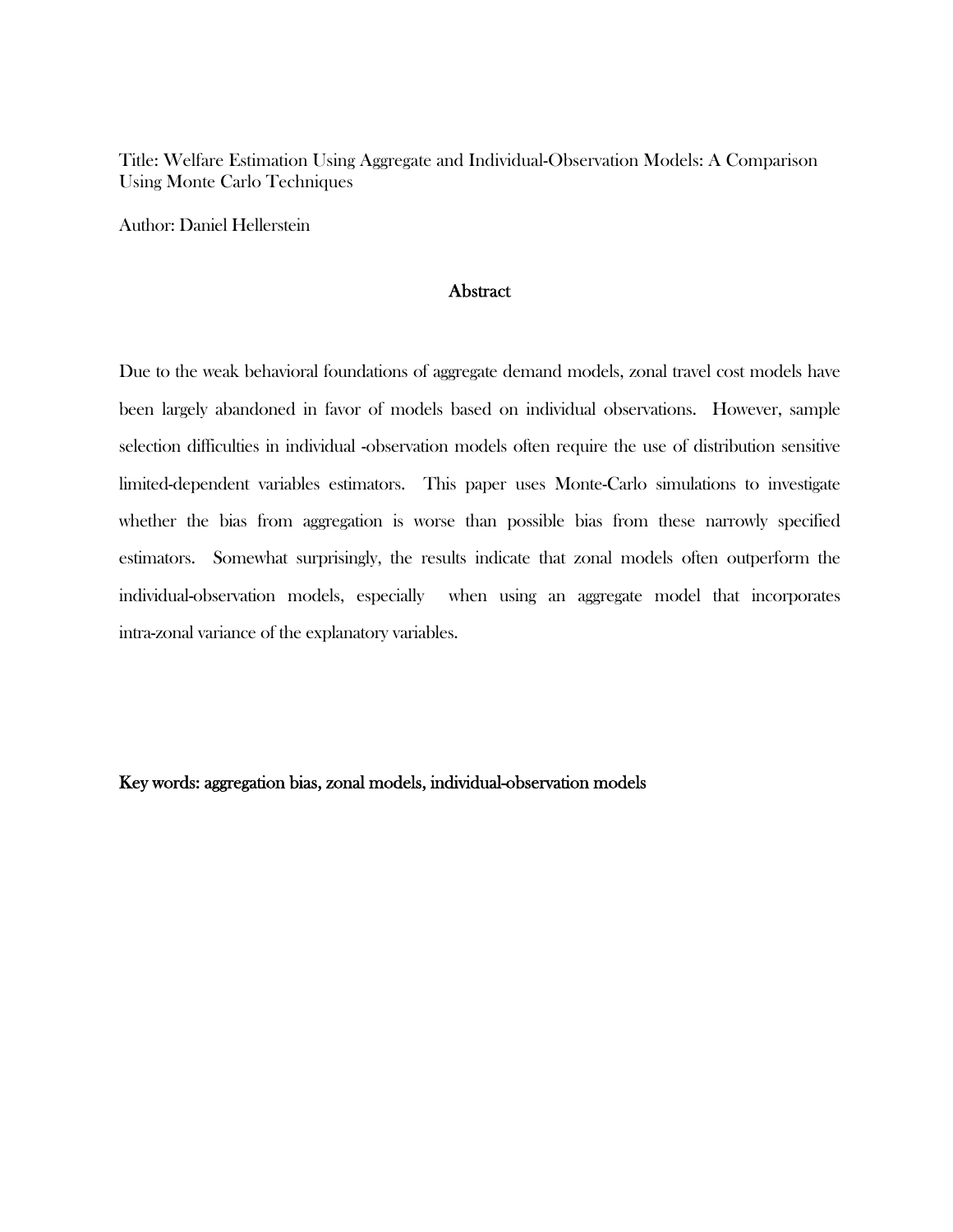# Welfare Estimation Using Aggregate and Individual-Observation Models: A Comparison Using Monte Carlo Techniques

At its conception by Hotelling, and in its earliest applications by Trice and Wood, and Clawson, travel cost analysis used aggregate data to compute the contributions to social welfare flowing from peoples' use of recreational sites. This use of aggregate data, whether it be "concentric zones" or political units (such as counties), is best justified as a compromise between theory (of consumer behavior) and practice (the relative abundance and low cost of aggregate data). Although in some cases this compromise is consistent with economic principles, it is often simply a statistical convenience.

 In recognition of this theoretic amorphousness, and in conjunction with the increased availability of micro-level data, aggregate models have fallen out of favor in microeconometric analysis (of which travel cost analysis is a branch). In their place, a variety of individual-observation models have been proposed. These models often require the use of limited-dependent variables estimators, in conjunction with assumptions about the conditional probability of behavior, to yield consistent estimates of the determinants of behavior. The classic example is the use of the TOBIT estimator (which assumes an additive and normally distributed random shock) to control for censoring in the linear demand model.

 Unfortunately, many of these limited-dependent variables estimators require strong assumptions about the probability distribution of demand. Should these assumptions be untrue, the models will generate biased results. Since aggregate models can frequently be estimated using relatively robust estimators, it is an empirical question as to which modeling strategy is best.

 In other words, under ideal circumstances, models based on individual observations models should dominate aggregate models. However, with less than perfect sampling schemes,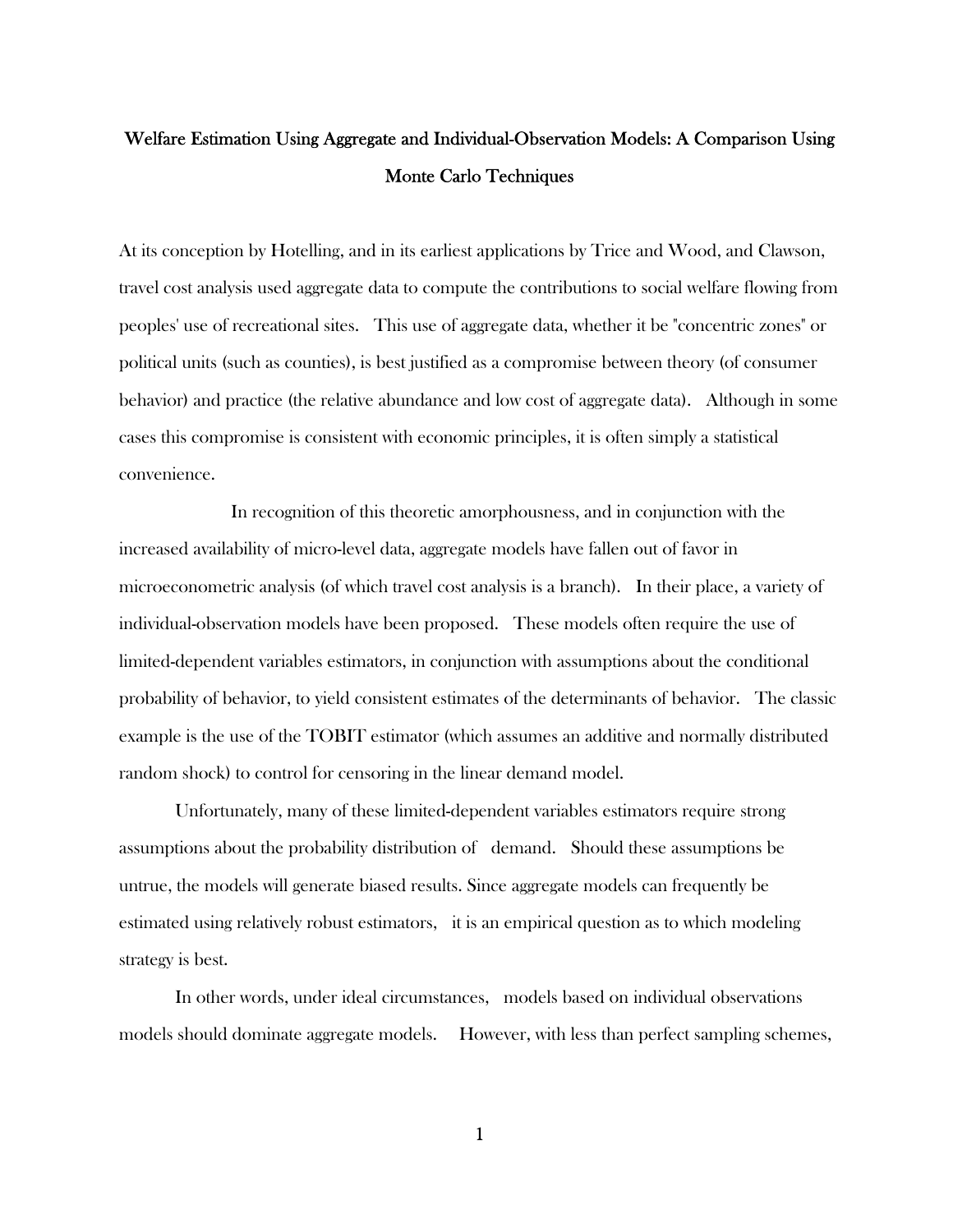it is uncertain as to which class of models is best. On the one hand, use of limited- dependent variables estimators with individual observations can produce bias due to minor misspecifications of the probability distribution of observed demand. On the other hand, aggregate models often introduce an aggregation bias.

 Given the complexity of limited-dependent variables estimators, an analytic solution to the question of "which is better" would be exceedingly difficult. As an alternative, this paper adopts an empirical approach, and gauges the relative performance of aggregate and individual-observation models using Monte Carlo simulation. While the results of this examination are strictly true only for the cases evaluated, some general tendencies can be discerned.

 To maintain simplicity, a simple Poisson model of demand is used, with demand a function of travel cost and income. A large artificial dataset is generated, and used as the "population" upon which several limited- dependent variables models based on individual observations, and several aggregate models based on zonal measures, are estimated. Coefficient estimates from these models are then used to compute consumer surplus measures, and then these consumer surplus measures are compared to the true consumer surplus for this "population". The degree of deviation from true consumer surplus is used to rank the relative quality of each estimator.

 The unexpected result of this exercise is that the aggregate models often dominate the individual-observation models. This is true over a range of coefficient values (representing a range of elasticities), and over several different sampling schemes. Furthermore, this result is enhanced when a misspecification is introduced. Lastly, a modified aggregate model, that uses information on the covariance of the explanatory variables, is shown to provide noticeable improvements over the simpler aggregate model.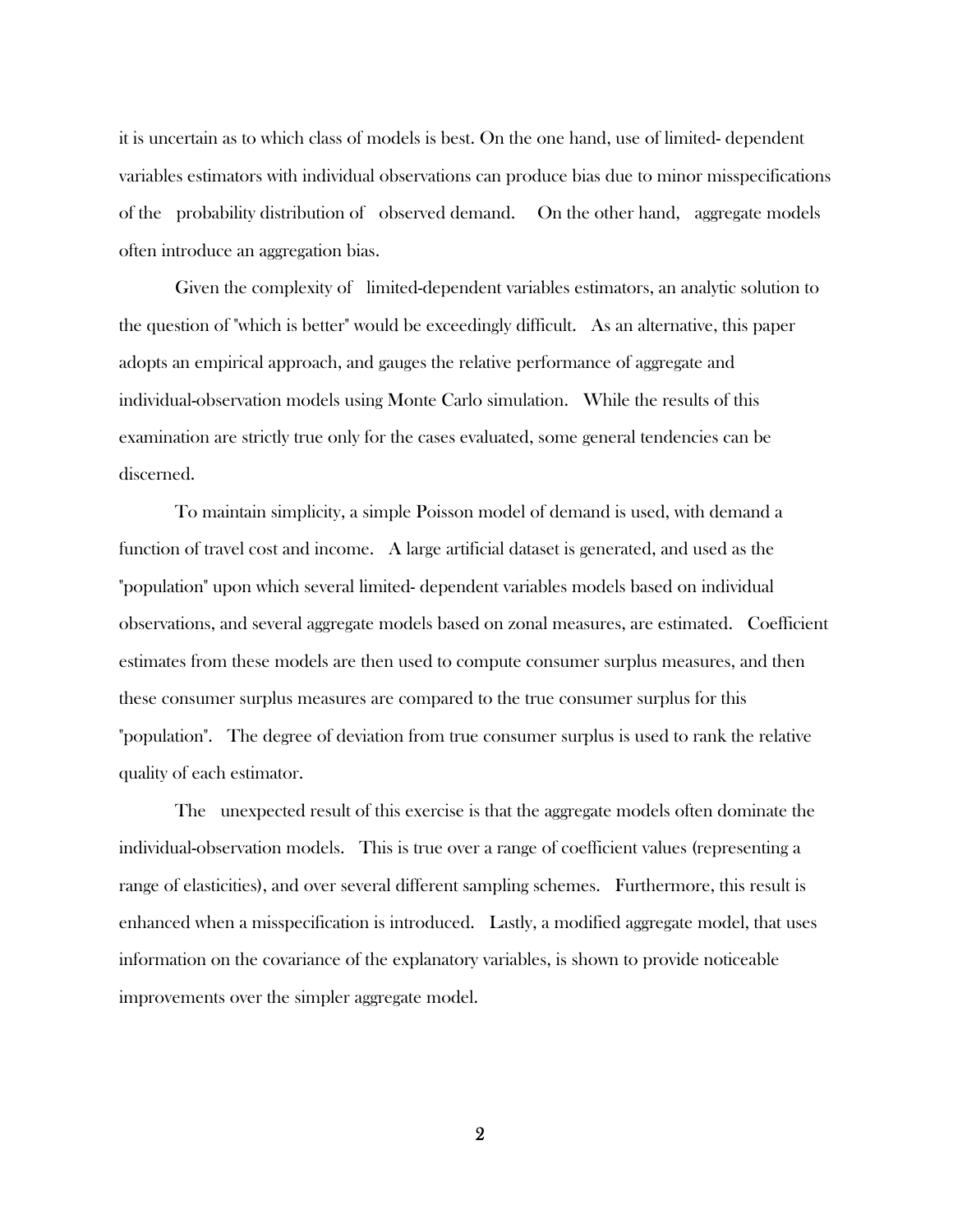# Aggregate Models

An aggregate demand model uses summary statistics, such as means and totals, to examine the correlation between the quantity of a good demanded and explanatory factors such as price and income. These summary statistics are from distinct subpopulations, so that a matrix of such measures, with each row of the matrix derived from a distinct subpopulation, comprises an aggregate dataset. A typical example would be aggregating visits to a recreational site at the county level, where total number of visits per county is the dependent variable, and countywide per capita income, average travel cost, and similar "census" measures are the independent variables.

 The use of aggregate models can be justified in two fashions. First, aggregate models provide a compact description of the data. Trends can be detected, providing a sense of how demand for the commodity in question varies as the characteristics of the subpopulations vary.

 Second, economic analysis requires that the observed data be the result of some underlying demand process that operates at the individual (or household) level. If aggregate data is to be used for formal demand analysis, there must be some process by which the aggregation of individual demands can be consistently modeled using aggregate data. More precisely, one requires that the underlying individual coefficients (the coefficients that condition each individual's demand behavior) be recoverable from coefficients that are estimated with the aggregate model (Stoker, 1993).

 The "representative consumer model" is a common set of assumptions used to provide such a basis for the use of aggregate data. The representative consumer model specifies that the aggregate measures used are equivalent to demand, and characteristics, by a mythical representative consumer (Deaton and Muelbauer). This representative consumer is defined so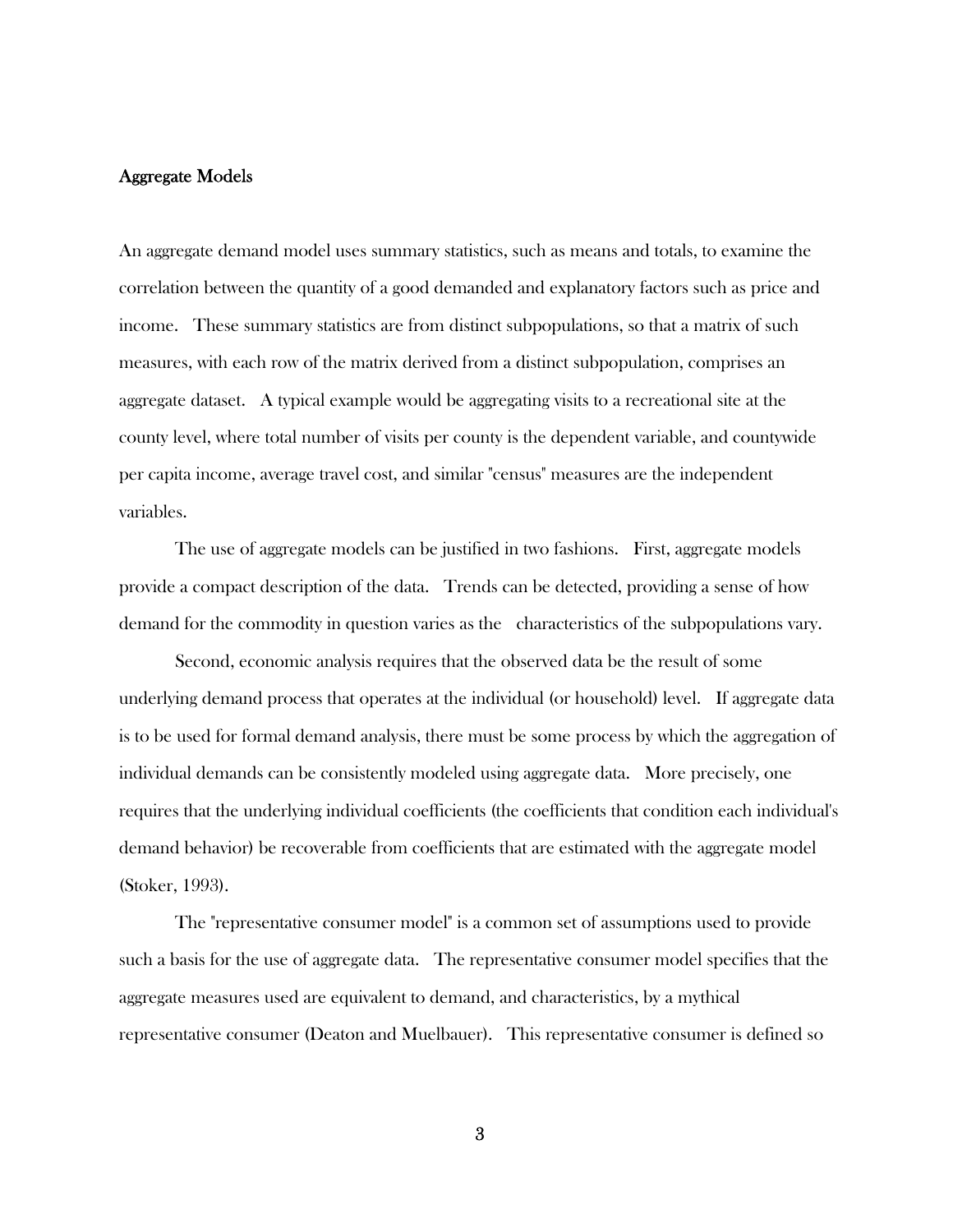that the estimation of a model using representative consumers yields results that are equal to the same model estimated using the actual micro-level (individual specific) data. As a simple example, in the linear model with additive error term, a representative consumer model which regresses demand (say, trips from a county) on average characteristics (say, per capita income and average travel cost) can be used to obtain the underlying individual coefficients.

 The use of the representative consumer assumptions in demand models has been heavily criticized (Kirman). Proper use of representative consumer models requires that the aggregate measures used be consistent with the underlying (individual) demand curves. In many cases, such as when per capita measures are used in non-linear functional forms, this consistency is not present (Stoker, 1993).

 The shortcomings of the representative consumer model suggest that the uses of aggregate data are limited. In particular, if only averages and sums are available, only linear models can be estimated consistently. However, with additional information on the distribution of the aggregate data, the set of models from which underlying (individual) parameters are recoverable can be expanded to include non-linear functional forms. These modified models incorporate additional distributional information, such as on the variance and covariance of subpopulation characteristics, into the function to be estimated.

 To illustrate these points, consider the Poisson travel cost model (Hellerstein, 1991). The Poisson travel cost model assumes that the distribution of trip demand for individual i is a non-negative integer, with distribution:

1) 
$$
F_i(n; n=0, \ldots) = \frac{\exp(-\lambda)\lambda_i^n}{n!}
$$
 0

where  $\lambda = \exp(X_i \beta)$ , X<sub>i</sub> is a kx1 vector of individual i's characteristics (i.e.; travel cost and income), and  $\beta$  is a kx1 vector of coefficients. Note that  $\lambda$  equals the mean, and the variance, of demand. Also, the functional form of  $\lambda$ , (exp(xβ)), guarantees that the mean and variance are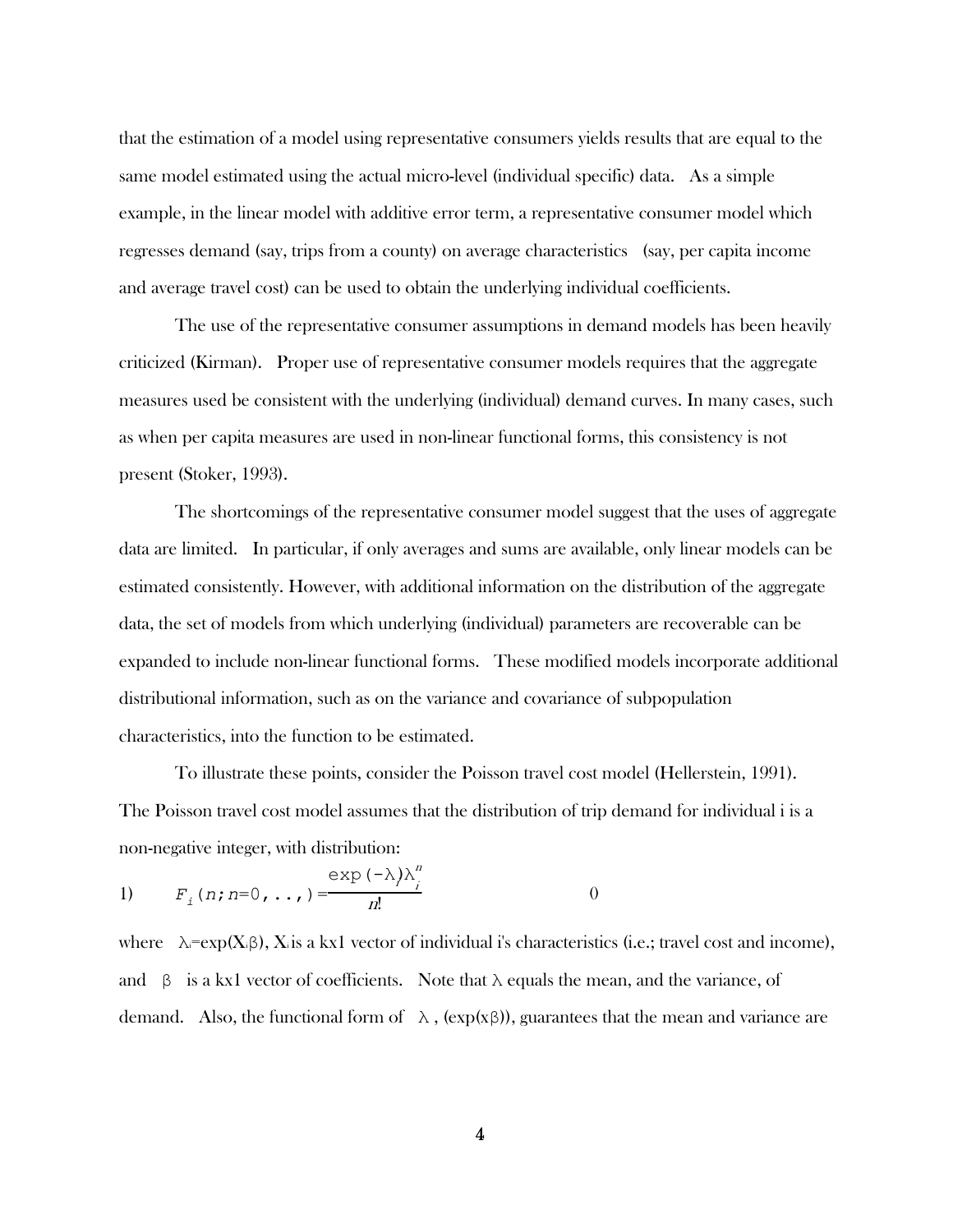greater than zero. Lastly, if  $X$  includes a constant term, the sum of observed demands will equal the sum of predicted demands.

 An additional advantage of the Poisson model is that it yields consistent coffiicient estimates under mean preserving misspecification (Goureiroux, Montfort and Trognonl). For this reason, and for the sake of brevity, in this paper we focus on the Poisson model, and do not discuss other estimators (such as the linear functional forms estimated with TOBIT models).

If there are Iz individuals in a subpopulation  $z$ ,  $z=1,..,Z$  (for example, one of Z counties), the distribution of the total number of trips taken by all Iz individuals in subpopulation z is (Mood, Graybill and Boes, p. 193):

(2) 
$$
F_z(N; N=0, ..., ) = \frac{\exp(-\lambda_L)\lambda_L^N}{N!}
$$
  
where  $\lambda_L = \sum_{j=1}^L \lambda_j 0$ .

If data on individuals  $(X_i)$  are not available, but *per capita* data for all  $z=1,..,Z$  "counties" are available, the following aggregate model may be estimated:

#### (3) **Error!**0

 Equation 3 can be justified as an approximation to a representative consumer model. Ideally, the  $\chi$ <sub>z</sub> term would be calculated so that the identity  $\lambda$ <sub>*k*</sub> =  $\lambda$ <sub>z</sub> is maintained for all z. In this example, since  $\lambda$  is convex in X<sub>i</sub>, and  $\lambda_z$  is derived from *per capita* data, the identity will not be maintained. In a sense, equation (3) suffers from an "errors in variables" bias.

 An improvement to this model is possible if additional information on the distribution of X is available. In general, if the distribution of characteristics is a member of the "exponential family", and the appropriate moments are known, then the underlying (individual) coefficients can be recovered regardless of the functional form of the underlying demand model (Stoker, 1984).

 For example, if X is jointly normally distributed, and the mean and covariance matrix of X are known, then the following model can be used to recover  $\beta:$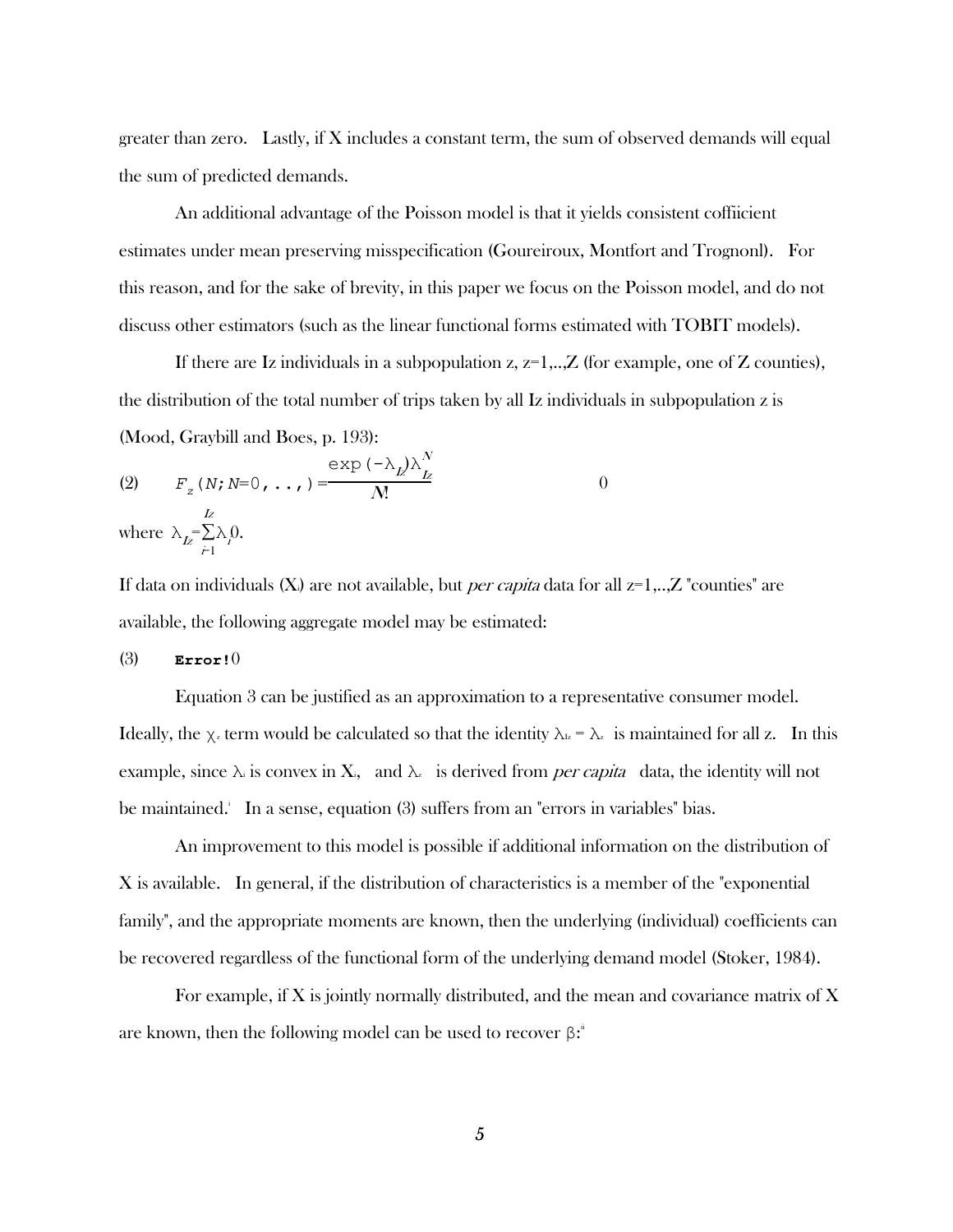$$
F_{z}(N;N=0,\ldots)=\frac{\exp(-\lambda)\lambda_{z}^{N}}{N}
$$

where:

(4)

$$
\Lambda_z = I_z \times \exp(\chi_z \beta + \frac{\beta' \Omega_z \beta}{2}),
$$

 $\Omega_{Z} = E[(X_{\overline{i}} \chi_{z})'(X_{\overline{i}} \chi_{z})]$ =covariance of  $X_{\overline{i}}$ ,  $\forall i \in Z$ 

Although equation (4) provides consistent estimates of  $\beta$ , it imposes distributional restrictions on the independent variables, and it requires information that may not be readily obtained from typical sources of aggregate data (such as the U.S. Census). Instead of further tinkering with aggregate data, it might be wiser to obtain a sample of micro (individual) data, and directly estimate the underlying demand curves using limited-dependent variables estimators.

0.

#### Individual Observations using Limited-Dependent Variables Estimators

Individual (or household) data are often combined with limited-dependent variables estimators to examine the correlation between the quantity of a good demanded and explanatory factors such as price and income. These models explicitly recognize that the necessity of gathering a sample (rather than a complete population survey), and intrinsic bounds on the quantity demanded per individual, affects one's estimates. Disregarding these factors can lead to biased estimators (Maddala).

 In particular, censoring, truncation, and endogenous stratification are important sources of bias that need to be addressed (Hellerstein, 1992). Censoring arises when the potential quantity demanded is physically limited (e.g., it is impossible to consume less than zero trips). Truncation arises when individuals are only observed when their demand falls within a limited range (e.g., when only participants are sampled, people with zero demand will not be represented). Endogenous stratification occurs when the probability of being sampled is a function of the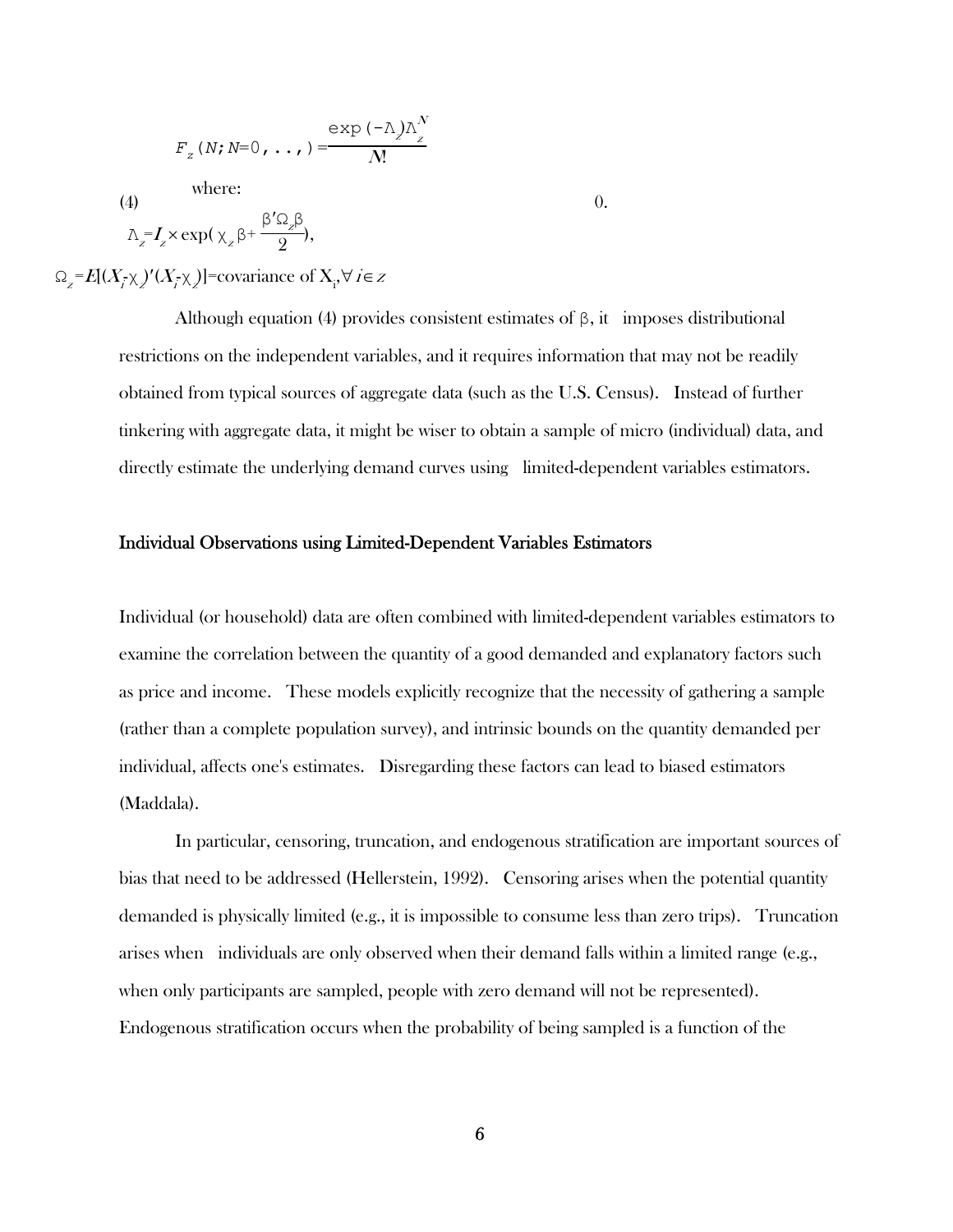quantity demanded (e.g., frequent visitors are more likely to be interviewed on site than infrequent visitors).

 When one of these sources of bias is present, an appropriate limited-dependent variable estimator should be used. In general, these limited-dependent variables estimators use information about the probability distribution of an individual's demand to control for such biases. Maximum likelihood estimation is then conducted, based on this probability information, the specifics of the model to be estimated, and the sampling strategy used.

 To illustrate these points, consider equation (1), the Poisson travel cost model. The Poisson travel cost model is attractive in that it automatically controls for censoring, since the Poisson distribution is non-zero only over the non-negative integers.

 The Poisson assumes that "non-participants" are just as likely to be sampled as "participants", ceteris paribus. For goods, such as visits to a recreational site, that are consumed by a small fraction of the population, the costs of a usable sample (one containing sufficient variation in the dependent variable) may be prohibitive. To circumvent this problem, the sample is often limited to participants.

 Since participants are, by definition, non-zero demanders, truncation bias must be corrected. For example, the truncated version of the Poisson is (Grogger and Carson):

> i  $(\exp(\lambda) - 1)n!$

$$
(5)
$$

with expected value $\frac{\lambda}{(1-e^{\lambda})}$ 

 $F_i(n;n=1, ...) = \frac{\lambda_i^n}{(\exp(\lambda))}$ 

 Equation 5 is valid when each participant has an equal probability of being sampled. In many cases, such as when an on-site sample is collected, frequent visitors are more likely to be sampled, and an endogenous stratification bias must be corrected. For example, the endogenous stratification version of the Poisson is (Shaw):

 $\Omega$ .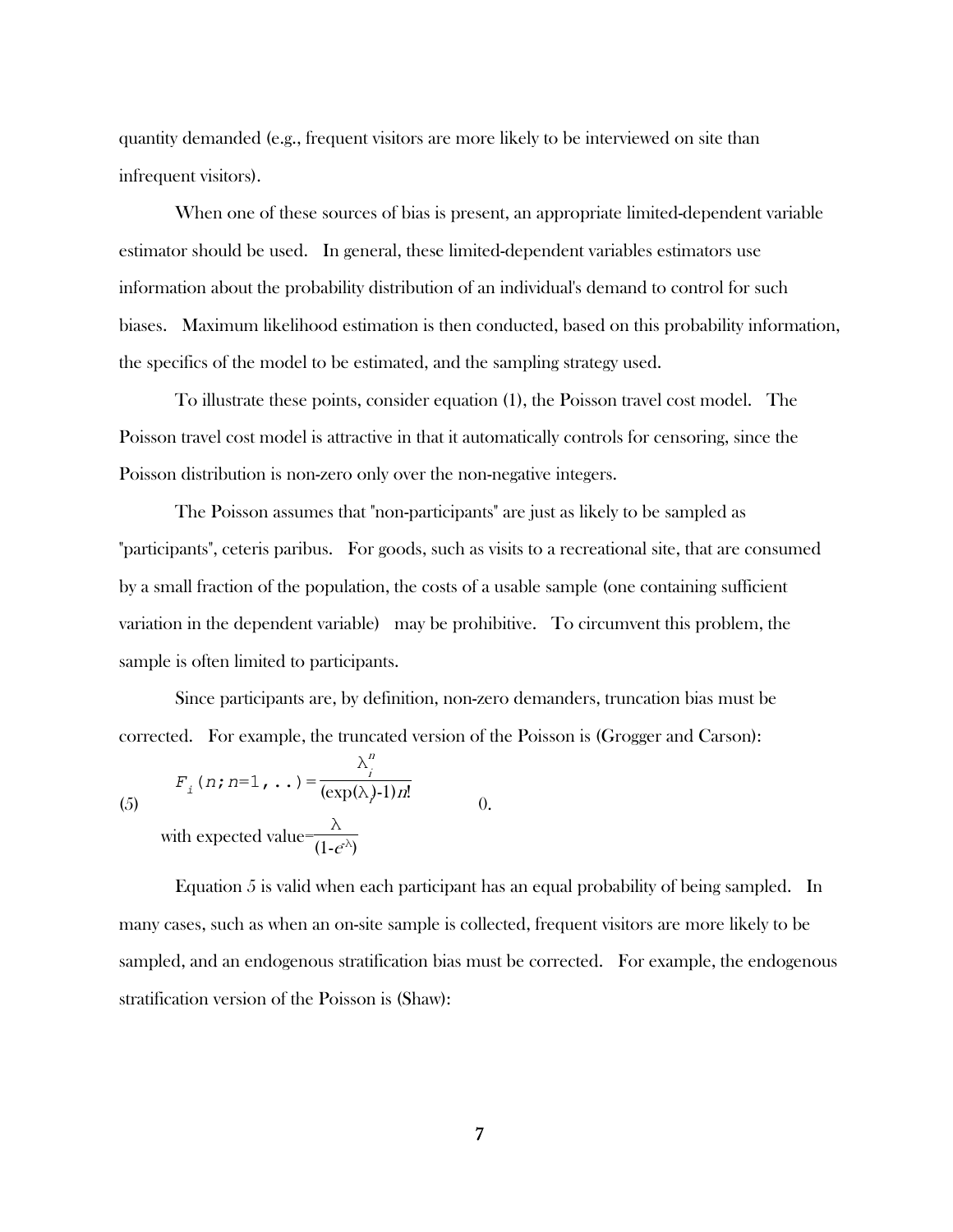(6) 
$$
F_i(n; n=1, ...) = \frac{\exp(-\lambda)\lambda_i^{(n-1)}}{(n-1)!}
$$
  
with expected value= $\lambda+1$ 

 These models, as with many limited-dependent variables estimators, make strong distributional assumptions. If these assumptions are incorrect, the estimators will often be biased. For example, equations 5 and 6 are based on equation 1, which assumes equality of the mean and variance. If this should prove false, equations 5 and 6 will produce biased estimates.

#### Comparing Aggregate and Individual-Observation Models

To summarize the preceding discussion, individual-observation models (often analyzed with limited-dependent variables estimators) would seem to provide a better basis for accurate estimation. However, aggregate data is often cheaper and easier to obtain, and aggregate models can often be estimated using more robust functional forms (i.e., with estimators that require fewer assumptions about the structure of the sample or the distribution of random shocks). In short, it is an empirical question as to which source of bias is worse: the error-in-variables type of bias that may occur with aggregation, or bias from model misspecification that individual-observation models may induce.

 To investigate the relative performance of these models, this paper uses Monte Carlo simulation. Although analytic results would be more general, they are difficult to obtain. $^{\mathrm{iv}}$ Simulation, while not offering final answers, can suggest some overall rules.

 The basis of each simulation is a known population, with each individual in the population possessing a unique demand for "trips to a park". The population characteristics, and functional form and parameters of the demand curve, are set by the analyst. A variety of samples are drawn from this population, with each sample designed for a particular estimator. Coefficient estimates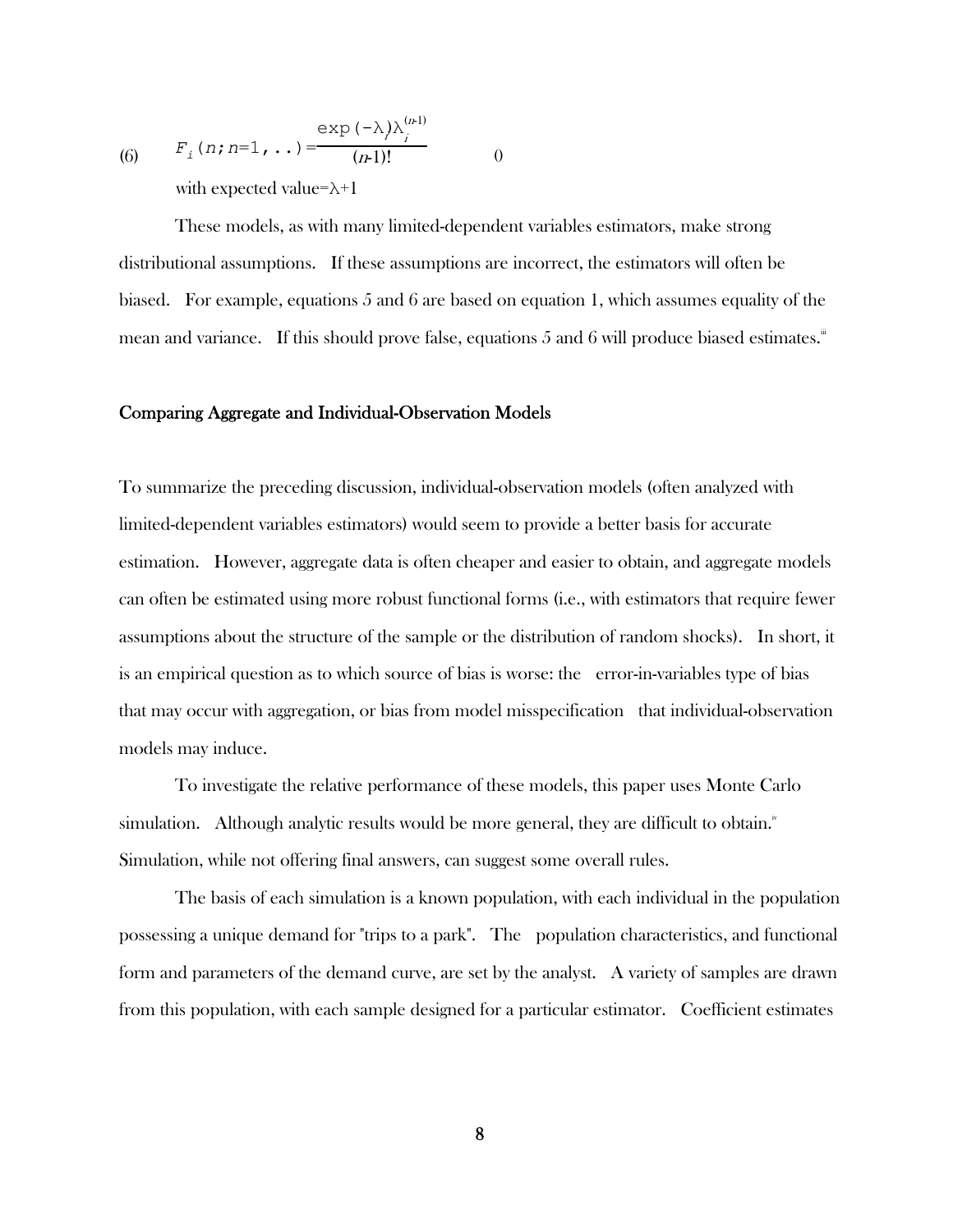for each sample are computed, and they are then used to compute an expected value of consumer surplus. Since all characteristics of the population are known, a "true" expected value of consumer surplus can also be computed. Comparisons of estimator quality are then obtained by comparing the predicted expected value of consumer surplus with the true value, for each sample, over a number of populations.

Each simulation is constructed as follows.

- (a)A population of I "simulated" individuals is generated, with each individual randomly assigned to one of  $Z$  zones. Using zone specific average non-wage income  $R$ , average wage income  $W<sub>z</sub>$ , and average distance to park  $D<sub>z</sub>$ , an individual non-wage income  $R<sub>z</sub>$ , wage income W<sub>i</sub>, and distance  $D_i$  are then generated for each of L individuals in a zone (z). Based on  $W_i$  and  $D_i$ , a travel cost to the park  $(P_i)$  is computed (using "gas cost" per mile, and a "time cost" per mile based on a fraction of the wage rate), and a total income  $(Y_i)$  is computed from  $\bf R$  and  $\bf W$ . The net effect is to create a population that is heterogeneous, but clusters around "zonal" means.
- (b)Demand for trips to the park is computed for each individual using a Poisson demand curve (equation 1). Specifically, demand  $(Q)$  is assumed to be Poisson distributed with  $\lambda = \exp(X_i \beta) g(\epsilon_i) = \exp(\beta_0 + \beta_0 P_i + \beta_0 Y_i) * (\exp(\epsilon_i)/\kappa);$  with  $\kappa = \exp(\sigma_{\epsilon}^2/2)$ , which insures that E[g(ε)]=1.0. Note that each simulation uses a different value of β, with each value representing a different kind of park. Also note that  $\varepsilon_i$  is a normally distributed "misspecification term", so that when  $\sigma_{\varepsilon}=0$ , the model is correctly specified."
- (c)All observations are used, and a full information model is estimated:

(ALL OBSERVATIONS)  $\beta_{\infty}$  is estimated using equation 1 with all I observations.

(d) For each zone z, the mean vector  $(X)$  and covariance matrix ( $\Omega$ ) of P and Y, and the total demand  $(Q_z=\Sigma_{i=1..L}q_i)$ , are computed. Using X<sub>z</sub>,  $\Omega_z$ , and  $Q_z$ , three "aggregate models" are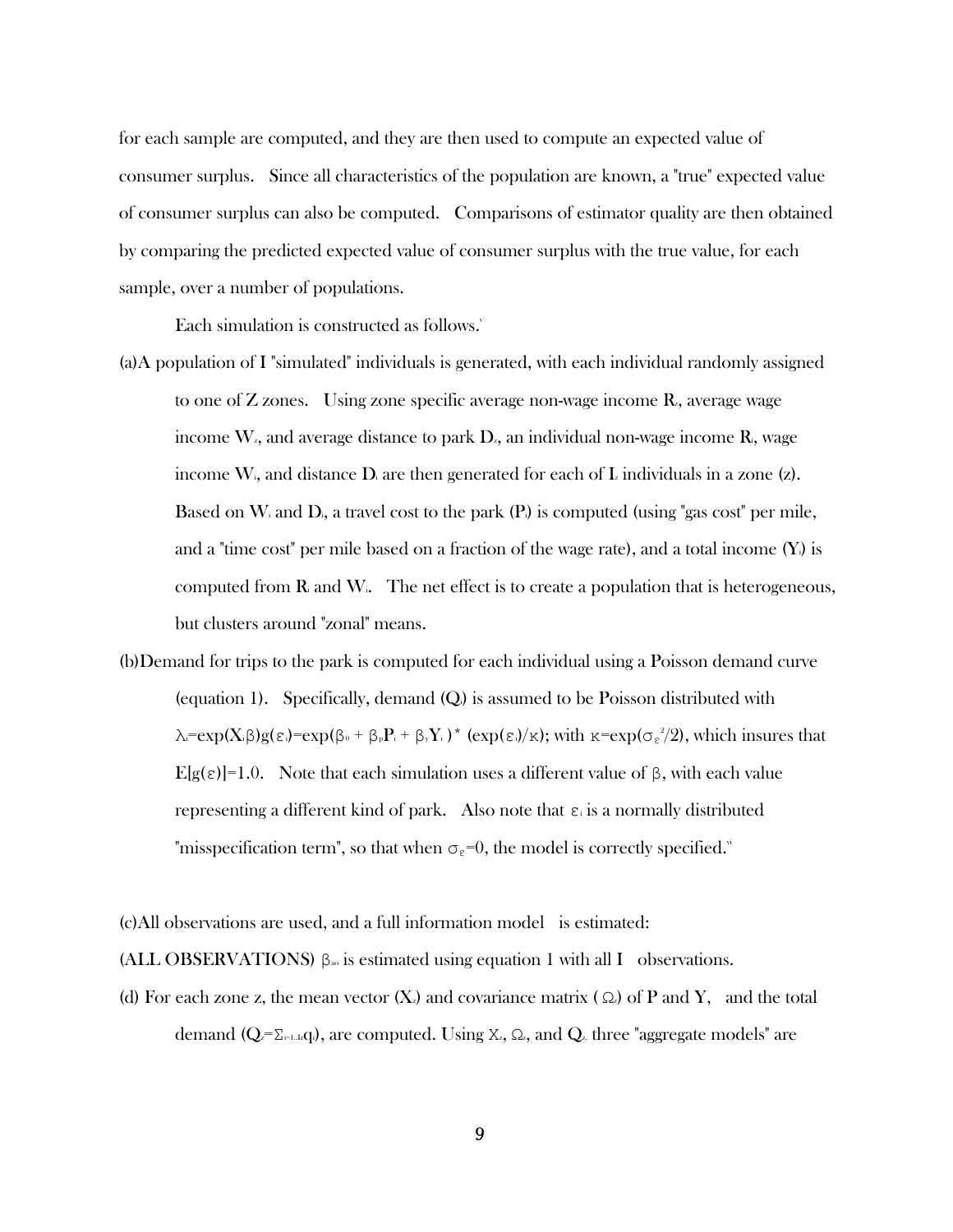estimated:

- (SIMPLE AGGREGATE)  $\beta_{\rm s}$  is estimated using equation 3 and Z zonal aggregates,  $\Omega_{\rm s}$  is not used.
- (CORRECTED AGGREGATE) A "corrected model" that uses  $\Omega$ . The paramter vector  $\beta_{\alpha}$  is estimated using equation 4 and Z zonal aggregates.
- (PARTIALLY CORRECTED AGGREGATE) Similar to corrected aggregate, but with non-diagonal elements of  $\Omega$  set to zero. The parameter vector  $\beta_{\mathbb{P}^{\alpha}}$  is estimated using equation 4 and Z zonal aggregates. This model is used to investigate the effect of using limited information on the intra-zonal variance of characteristics (since covariance terms may not be as readily available as variance terms).
- To investigate the effects of incomplete information on aggregate models, two variants of these three models are estimated: one using a complete count of visit per zone, (%PERMITS=100%), and the other using a partial count (%PERMITS= $25\%$ ).<sup>ii</sup>
- e)Three separate samples are drawn from the population, and three individual-observation models are estimated:
- (POPULATION SURVEY) A sample of S individuals is drawn at random from the population of I observations. The parameter vector  $\beta_{\nu}$  is estimated using equation 1.
- (USER SURVEY) A sample of S users are drawn, yielding a sample with truncation at one. The parameter vector  $β<sub>w</sub>$  is estimated using equation 5.
- (ON-SITE SURVEY) A sample of S users are drawn "on-site", yielding a sample with endogenous stratification. The parameter vector  $\beta_{\infty}$  is estimated using equation 6.
- It should be noted that the POPULATION SURVEY models will yield consistent coefficient estimates under a mean preservering misspecification. However, the USER SURVEY and ON-SITE SURVEY estimators do not possess this desirable feature.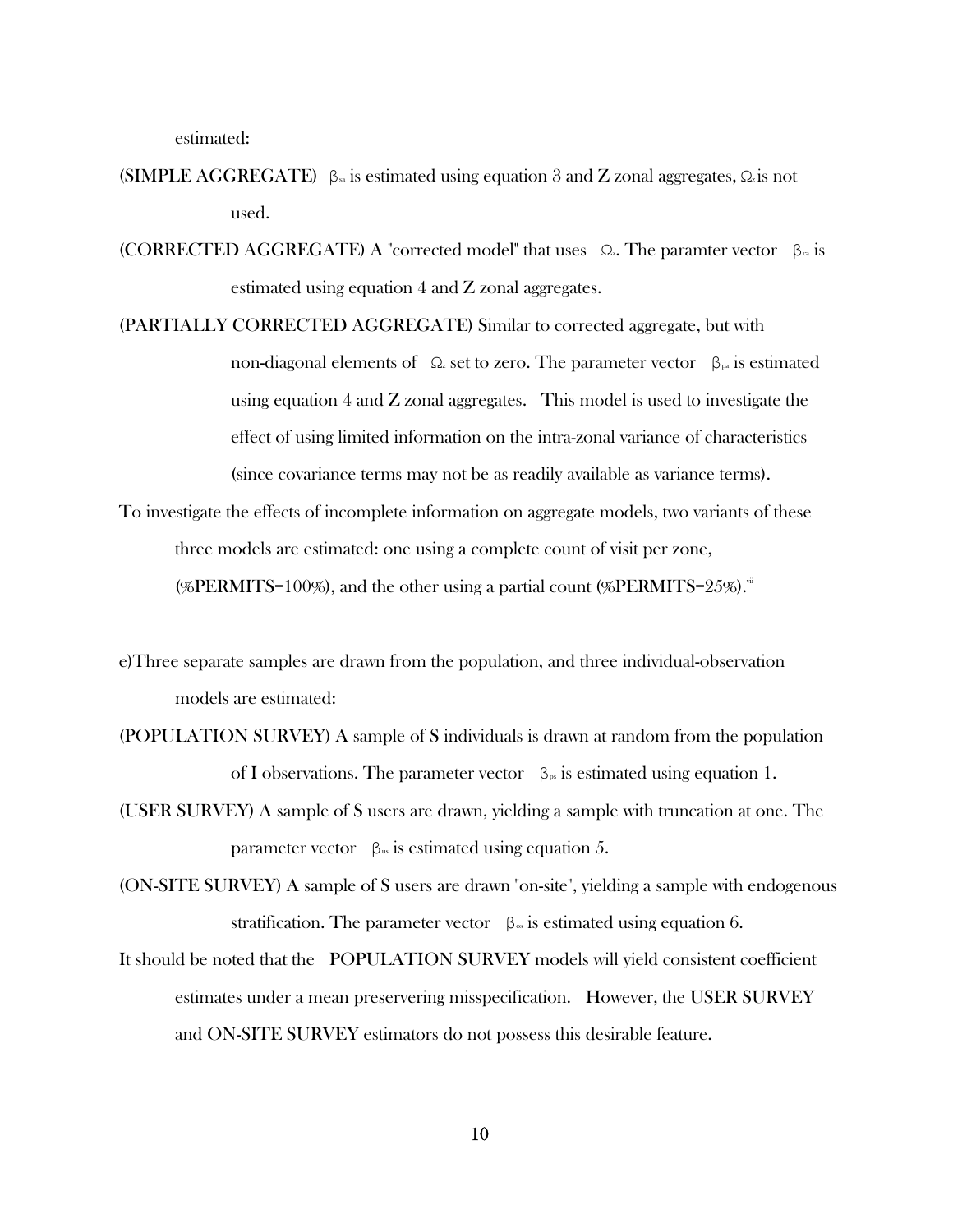(f)For each of these seven coefficient vectors, an aggregate expected value of consumer surplus is

computed as:

 $\mathit{ECS}_\mathrm{xx}$ =  $\cal I$ ∑  $\dot{r}$  exp  $(X_{p}\beta_{xx})$ /  $\beta_{P_{\scriptscriptstyle XX}}^{}$ 0

(7)

where xx refers ao,sa,etc.

 As a measure of accuracy, the deviation is computed for each sample, where deviation is defined using the "true expected value of consumer surplus" (ECS):  $DEV_{_{XX}}$ =

(8) 
$$
ABS \n\left( , ECS^*, -, ECS_{xx}, 0 \right)
$$

(g) Steps b through f are repeated for R replications. The average (over R replications) of DEV is used to compare estimators (note that lower values of DEV signal better results).

 Summarizing, the simple aggregate model is estimated with robust estimators, but might suffer from an errors-in-variables type of aggregation bias due to the use of per capita measures as approximations to measures that would be obtained from a "representative consumer". The corrected and partially corrected models control for aggregation bias by using the intrazonal covariances of the independent variables. Since this information (especially the variances) may be readily obtainable from census sources, this model has practical implications for applied analysis. The user and on-site samples are estimated with models that are sensitive to minor misspecifications in the distribution (i.e., errors in the second moment), but have a strong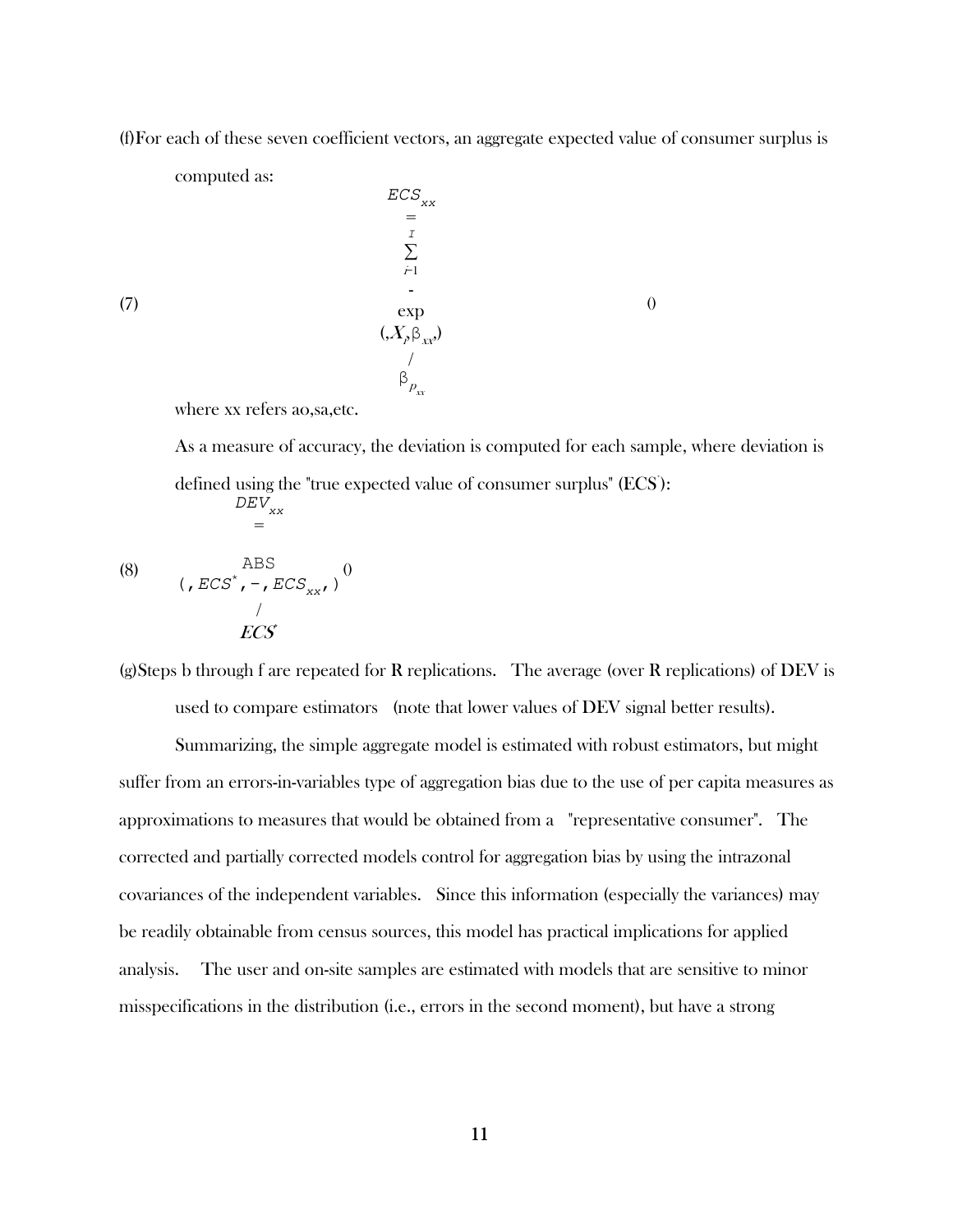theoretical foundation (i.e., based on individual behavior). Lastly, the population survey model uses a robust estimator, and has a strong theoretical foundation, but it may suffer from a lack of variability in the dependent variable due to low overall visitation rates in the population at large.

 For purposes of this paper, five basic simulations are reported, with each simulation corresponding to a variation in the sampling scheme and a value for the  $\beta$  vector. These simulations were chosen to cover a range of price elasticities, income elasticities, extent of market, and overall attractiveness.<sup>\*\*</sup> Table 1 describes these simulations; with averages defined over the entire population  $(I=50,000)$ . Note that the descriptive simulation names used in table 1 are not to be taken literally; they are only meant to suggest the type of park (in terms of elasticities, attractiveness, and market area) that the simulation might correspond to.

 Several variants of each simulation are investigated, representing combinations of the following control parameters:

- (a) Degree of misspecification:  $\sigma_{\epsilon}=0$ ,  $\sigma_{\epsilon}=0.5$ , and  $\sigma_{\epsilon}=1.5$ . This affects all models.
- (b) Sample size for individual-observation models: S=1200 and S=500. This affects the

"individual-observation" models only.

(c) Intensity of sampling in aggregate models: %PERMITS=100% and %PERMITS=25%. This affects the "aggregate" models only.

A priori, we would expect the individual-observation models (that use limited-dependent variables estimators) to improve as S increases, all models to worsen as  $\sigma_{\varepsilon}$  increases (with perhaps greater problems for the individual-observation models), and the aggregate models to improve as %PERMITS approaches 100%.

 Each simulation is replicated R=100 times, with DEV (equation 8) computed for each model at each replication. The average DEV (over the R replications) is reported in tables 2a through 2c; each table corresponds to a different value of  $\sigma_{\varepsilon}$ . The basic comparison is between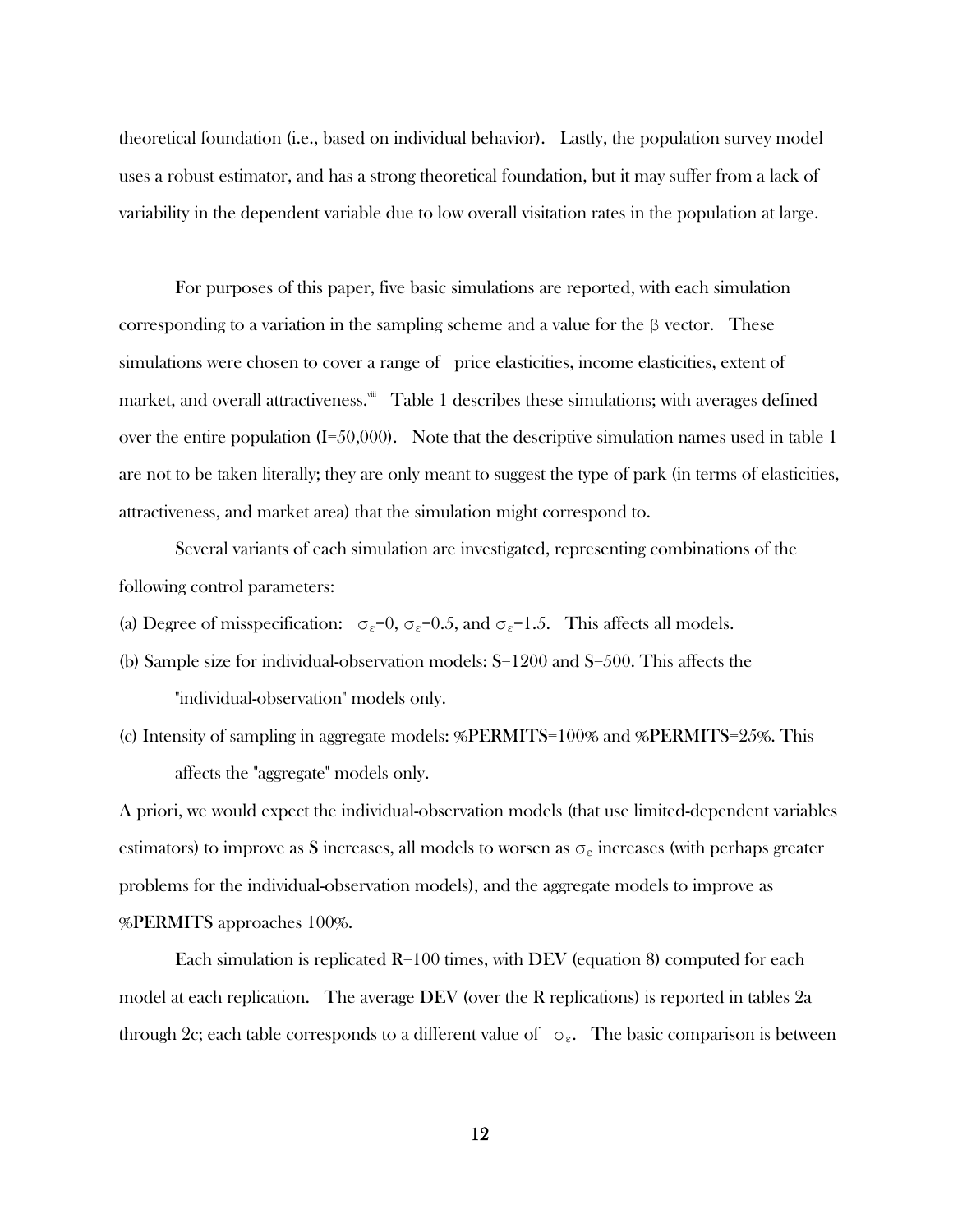cells of a column, with each cell representing a different method of measuring the welfare contribution of a particular "park".<sup>ix</sup>

## Discussion of Results

Examining the  $\sigma_{\varepsilon}=0$  scenarios first (table 2a), the most striking result is that in many cases the aggregate models clearly dominate the individual-observation models. This is especially prevalent for scenarios (i.e., the NATIONAL PARK) in which the average value of  $\lambda$  is low, corresponding to cases where most individuals have zero demand, and the most of the (few) non-zero demanders have a demand equal to one. For example, the simple aggregate model for the NATIONAL PARK has a DEV value less then 0.07. Compare this to the on-site survey (the best of the individual observation models), with DEV values of 1.5 and 1.3 (for S=1200 and S=500 respectively). In such circumstances, where the variation of the dependent variable is very small, it would be surprising if the individual-observation models were able to return accurate estimates. In contrast, the aggregate models will still possess a fair degree of variation in the dependent variable (with nearby zones having larger demand than more distant zones).

 Conversely, when demand is relatively large per individual, and when demand is elastic (i.e, the LOCAL NATURE PARK), the individual-observation models outperform the simple aggregate models. In these cases, the intra-zonal variability is high relative to the inter-zonal variability, and the use of per capita models introduces substantial bias. For example, for the LOCAL NATURE PARK, the DEV values for the simple aggregate model and on-site survey model are 0.78 and 0.048 respectively.

 It is interesting to note that the performance of the aggregate models are not terribly degraded when less than a full sample of visitors is used to compute the dependent variable. For example, the DEV values for the simple aggregate model equals 0.069 in the 100% PERMITS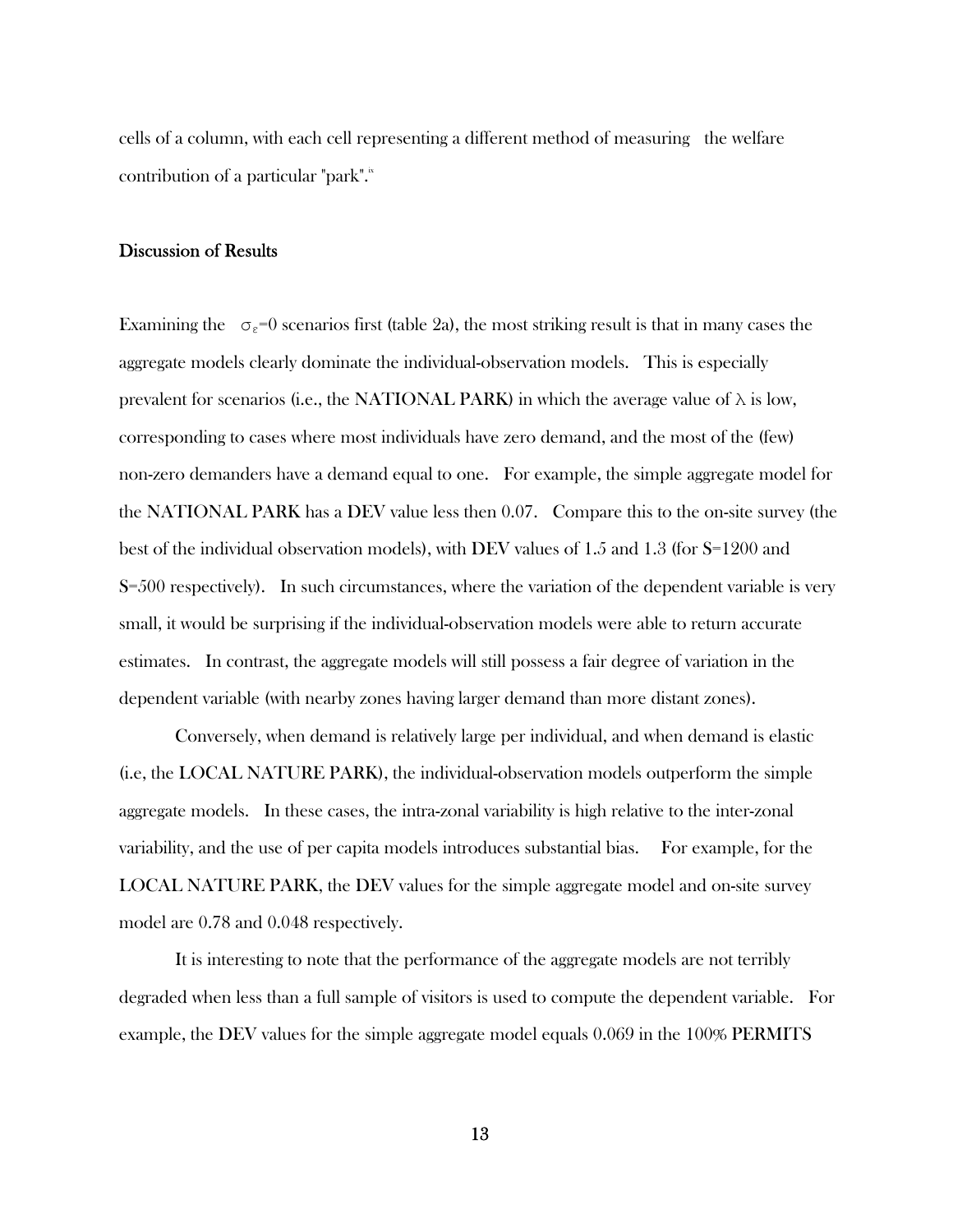case, and 0.080 in the 25% PERMITS case. This suggests that in some cases a partial count of permits, coupled with estimates of total visitation, can be used instead of a full count of permits.

 Perhaps the most interesting result concerns the value of information on the covariance of the independent variables. In all cases, the use of the "corrected aggregate" models leads to results that are quite good. For example, the DEV value for the corrected aggregate (100% permits) LOCAL NATURE PARK is 0.026, which is substantially better than the DEV value of 0.78 model for the simple aggregate model. The semi-corrected aggregate models, which use a coarse approximation (diagonal elements only) to the covariance of the independent variables, also offer limited improvements over the simple aggregate models (i.e., 0.27 for the LOCAL NATURE PARK). In a sense, the use of this covariance information protects the aggregate model from the large errors that occur when intra-zonal variability grows (such as in the LOCAL NATURE PARK scenarios).

 In the individual-observation models, the most striking result is the previously noted terrible performance when average per capita demand is small. Also of interest is that larger sample sizes did not help much in these "worst case" scenarios (i.e., the NATIONAL PARK), but did help for the other scenarios (i.e., the user survey model of the REGIONAL and STATE parks, where DEV values are approximately halved when S increases from 500 to 1200). Also, somewhat surprisingly, the user and on-site surveys do not seem to dominate the population surveys (even though population surveys can contain many non-participants).

 The "misspecified" models (table 2b and table 2c) tell similar stories, except that the users-only models (user survey and on-site survey) are worse in all cases, especially in the highly misspecified ( $\sigma_{\epsilon}$ =1.5) model. In comparison, the population survey model and the aggregate models are only moderately degraded by increasing levels of misspecification increases. Since the estimators used for users-only models are not robust to a mean preserving misspecification, this result is not surprising; although it is interesting to note the relative size of the bias.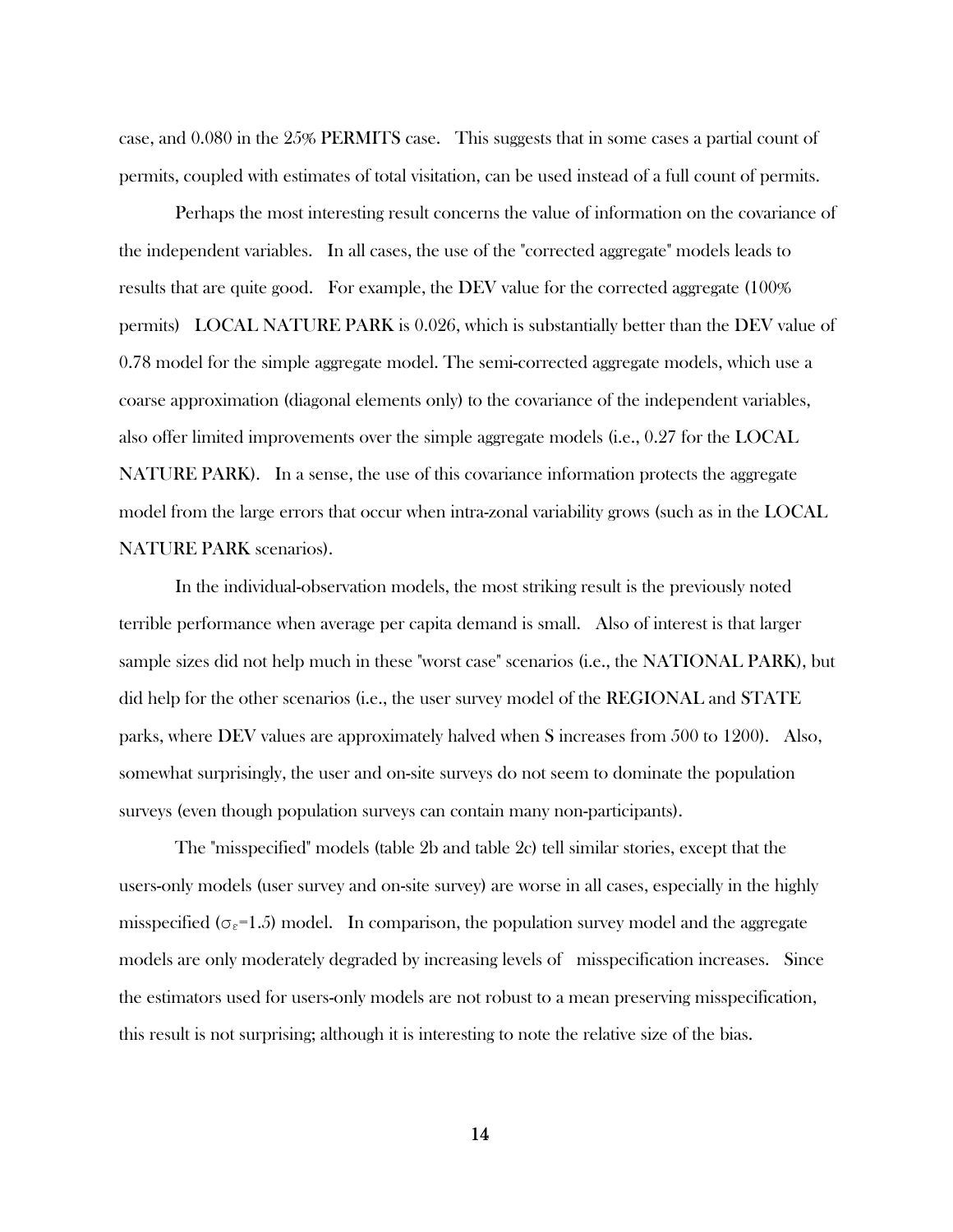#### **Conclusions**

Increased availability of micro data, coupled with well-known problems of aggregation bias, has led to abandonment of the zonal travel cost demand model. The use of individual data is certainly appealing from a theoretical perspective. However, potential problems can arise, especially if one's data collection scheme requires the use of estimators that are highly sensitive to misspecification. Therefore, given a limited data acquisition budget, it is an empirical question as to whether the use of relatively costly survey (micro-level) data will yield more accurate models than models based on more easily obtained aggregate data.

 To explore this question, a series of Monte-Carlo simulations were performed. Several different demand simulations were examined, corresponding to a simulated population's demand for trips to several "parks". For each simulation, several individual-observation and zonal-aggregate models were estimated. A consumer surplus measure was then computed for each model, and compared to the known consumer surplus for the population (for that park).

 Somewhat surprisingly, these simulations suggest that in many cases aggregate models clearly outperform the individual-observation based models. This is especially true when average per capita demand is small, and when a misspecification is introduced into individual demand curves. Individual-observation models perform well when average per capita demand is high, and when high demand elasticities cause large intra-zonal variation in demand.

 The performance of aggregate models was further improved when estimated using the intra-zonal covariance of the explanatory variables (in addition to the intra-zonal means). This improvement was most noticeable in cases where the simpler aggregate models suffered from large biases. Furthermore, even with a limited version of this model, which incorporated only a subset of this covariance data (variances only), some improvement was usually obtained. These positive results are encouraging, since such measures may not be difficult to find. For example,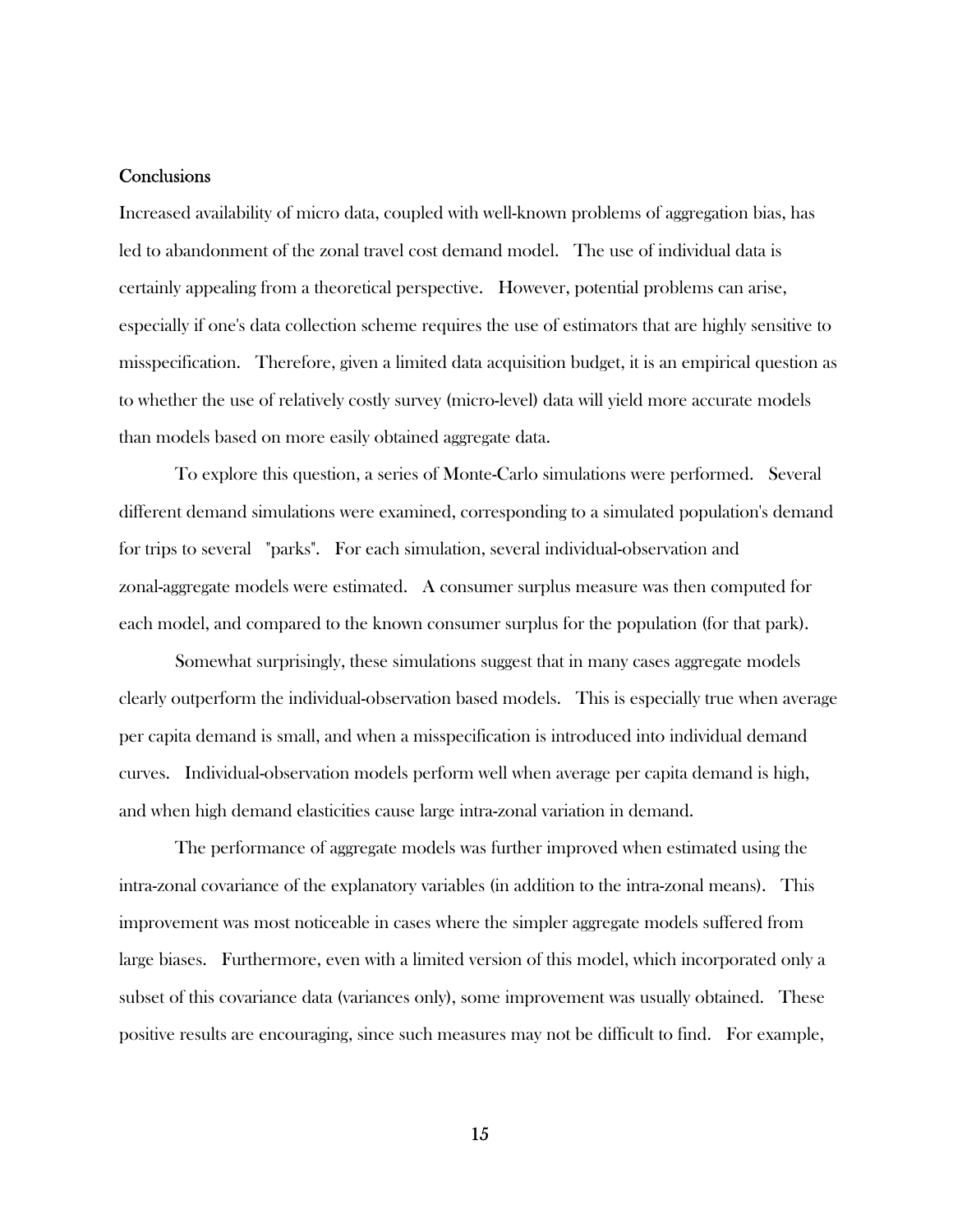computing variances in income, and travel cost, from census level block data is one means by which such measures could be incorporated into an applied model.<sup>x</sup>

 Although these results may be an artifact of the demand process used and the set of estimators employed, the results are robust enough to suggest that with limited data budgets, there can be an advantage to using aggregate data. This is especially true when the average and variance of demand (across individuals) are small, with little variation in the dependent variable even when truncated individual-observation datasets are used. In these cases, aggregate data may contain a high degree of variation in the dependent variable, which can offset flaws in the representative consumer models that are generally adopted.

 Some specific cases are worth mentioning. For "local parks", the simulations suggest that the individual-observation population survey model is a good choice. Furthermore, since the "market area" for such parks is small, obtaining such a sample would be relatively inexpensive. In contrast, the "national parks" are modeled well with aggregate analysis. Since the market area for these parks is very large, and since permit data for these parks is often available, a population survey is not recommended. $\ddot{\text{a}}$  Of course, the importance of accurate measures should also be considered when deciding which method to use; for example, if a "state" park of potentially high value is under contention, then a large (expensive) population survey may be appropriate.

 These conclusions are somewhat contrary to conventional wisdom. One hesitates to recommend a procedure that is based on questionable variations of the representative consumer model. Nevertheless, these simulations suggest that one must consider the type of site being analyzed, and the relative cost of gathering individual versus zonal data. If these considerations suggest that zonal models may be preferable, the intra-zonal covariance data should be obtained (in addition to the usual average values) and incorporated into an appropriate model (such as equation 4).

Finally, many of these results may apply to other commodities. Although recreational site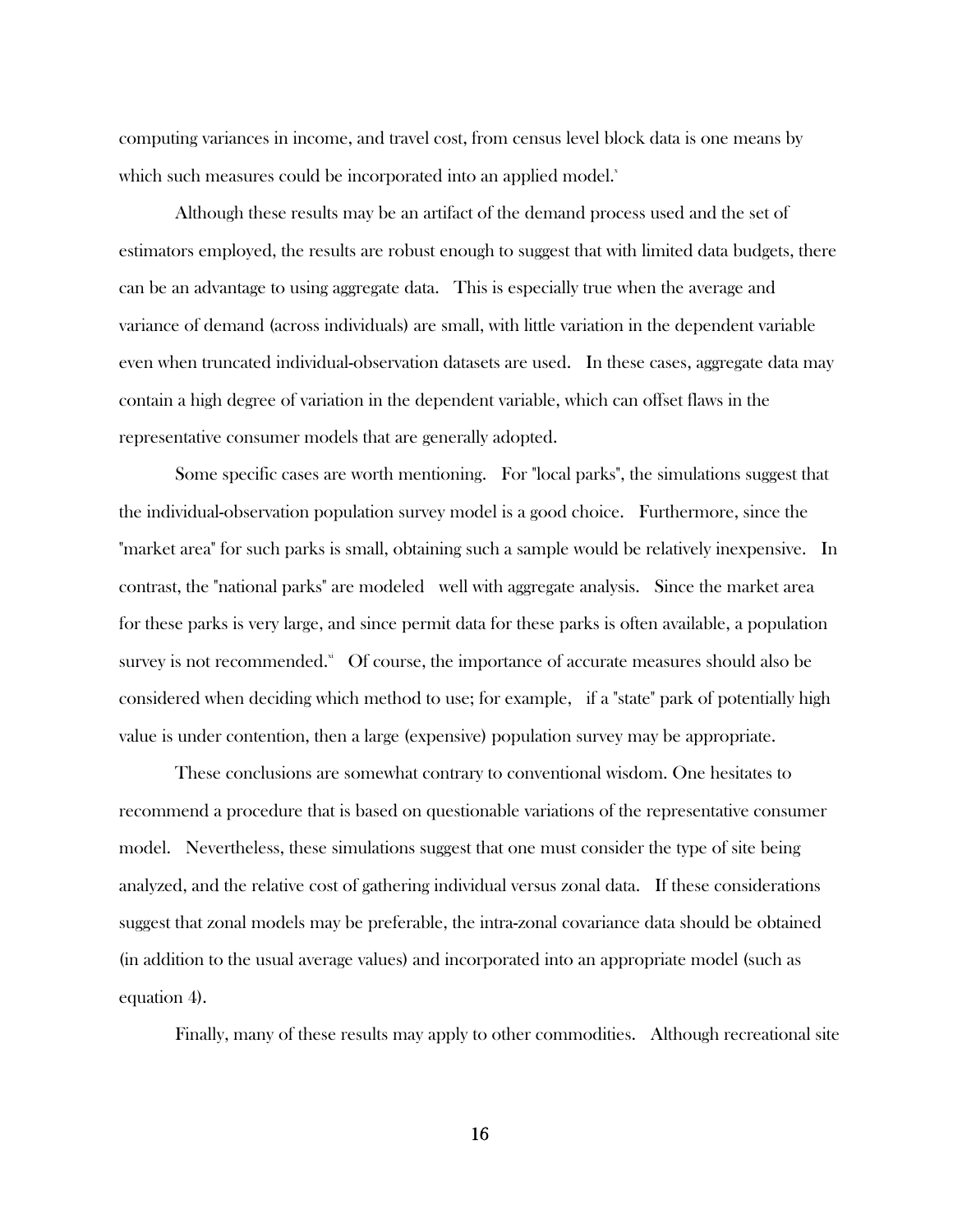visitation provides an interesting set of conditions (with zonal data often easy to obtain and individual data often subject to censoring and other sample selection problems) , there is no major peculiarity that limits these results strictly to travel cost models.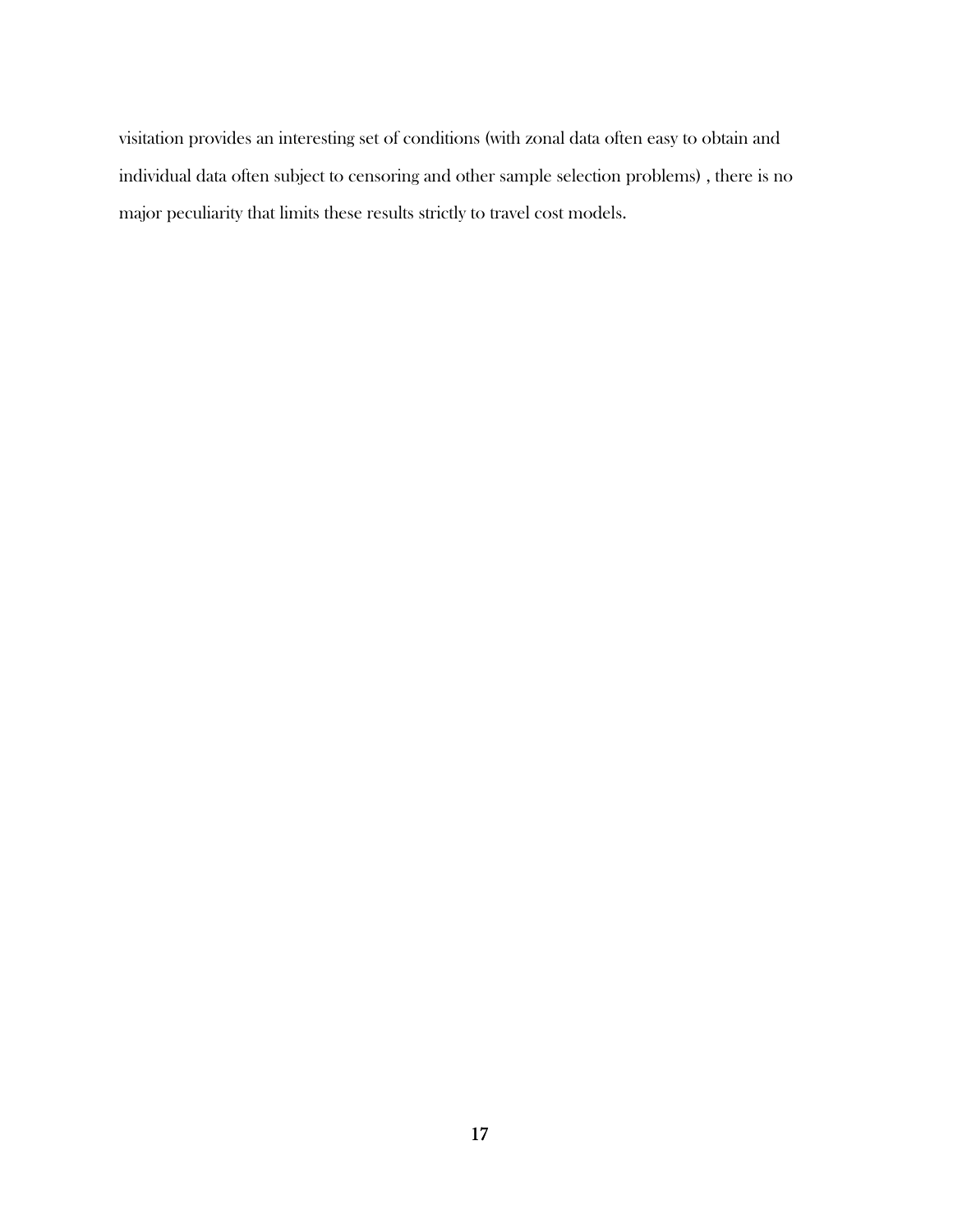# References:

Deaton, Angus and John Muellbauer. Economics and Consumer Behavior. Cambridge: Cambridge University Press, 1983.

Cameron, Colin and Pravin Trivedi. "Econometric Models Based on Count Data: Comparisons and Applications of Some Estimators and Tests". Journal of Applied Econometrics 1 (Jan. 1986),29-53

Clawson, Marion. Methods of Measuring the Demand for and Value of Outdoor Recreation. Reprint No. 10, Washington D.C.: Resources for the Future, 1959.

Gourieroux, C., A. Monfort and A. Trognon. "Pseudo Maximum Likelihood Methods: Applications". Econometrica 52 (May 1984),701-720.

Grogger, J.T. and R.T. Carson. "Models for Truncated Counts". Journal of Applied Econometrics, 6 (December 1991), 225-238

Hellerstein, Daniel. "Using Count Data Models in Travel Cost Analysis With Aggregate Data". American Journal of Agricultural Economics, 73 (August 1991), 860-866.

Hellerstein, Daniel. "The Treatment of Nonparticipant in Travel Cost Analysis and Other Demand Models". Water Resources Research, 28 (August, 1992), 1999-2004.

Hotelling, Harold. reproduced in An Economic Evaluation of the Oregon Salmon and Steelhead Fishery, Oregon Agricultural Experiment Station Technical Bulletin 74 (1964).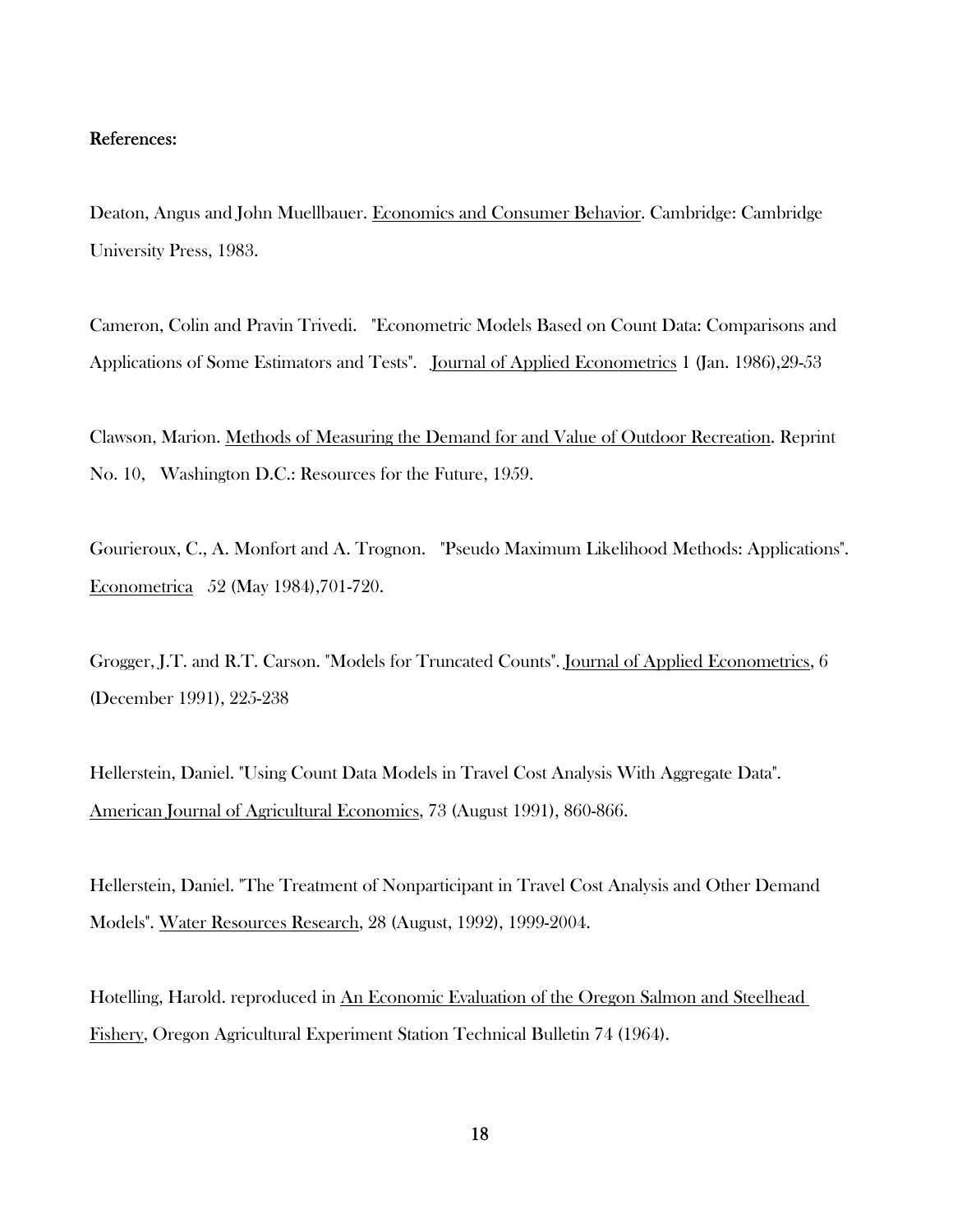Kirman, Alan. "Whom or What Does the Representative Individual Represent". Journal of Economic Perspectives. 6 (Spring, 1992), 117-136.

Maddala, G.S. Limited-Dependent and Qualitative Variables in Econometrics. Cambridge:Cambridge University Press, 1983

Mood, Alexander, Franklin Graybill, Duane Boes. Introduction to the Theory of Statistics. New York: McGraw Hill, 1974.

Shaw, Dai Gee. "On-Site Samples' Regression: Problems of Non-negative Integers, Truncation, and Endogenous Stratification". Journal of Econometrics 37 (Feb. 1988),211-223.

Stoker, Thomas. "Completeness, Distribution Restrictions, and The Form of Aggregate Functions". Econometrica 52 (July 1984), 887-907

Stoker, Thomas. "Empirical Approaches to the Problem of Aggregation over Individuals". Journal of Economic Literature, 31 (December, 1993), 1827-1876

Trice, A. and S. Wood, "Measuement of Recreation Benefits".Land Economics, 34, Aug. 1958.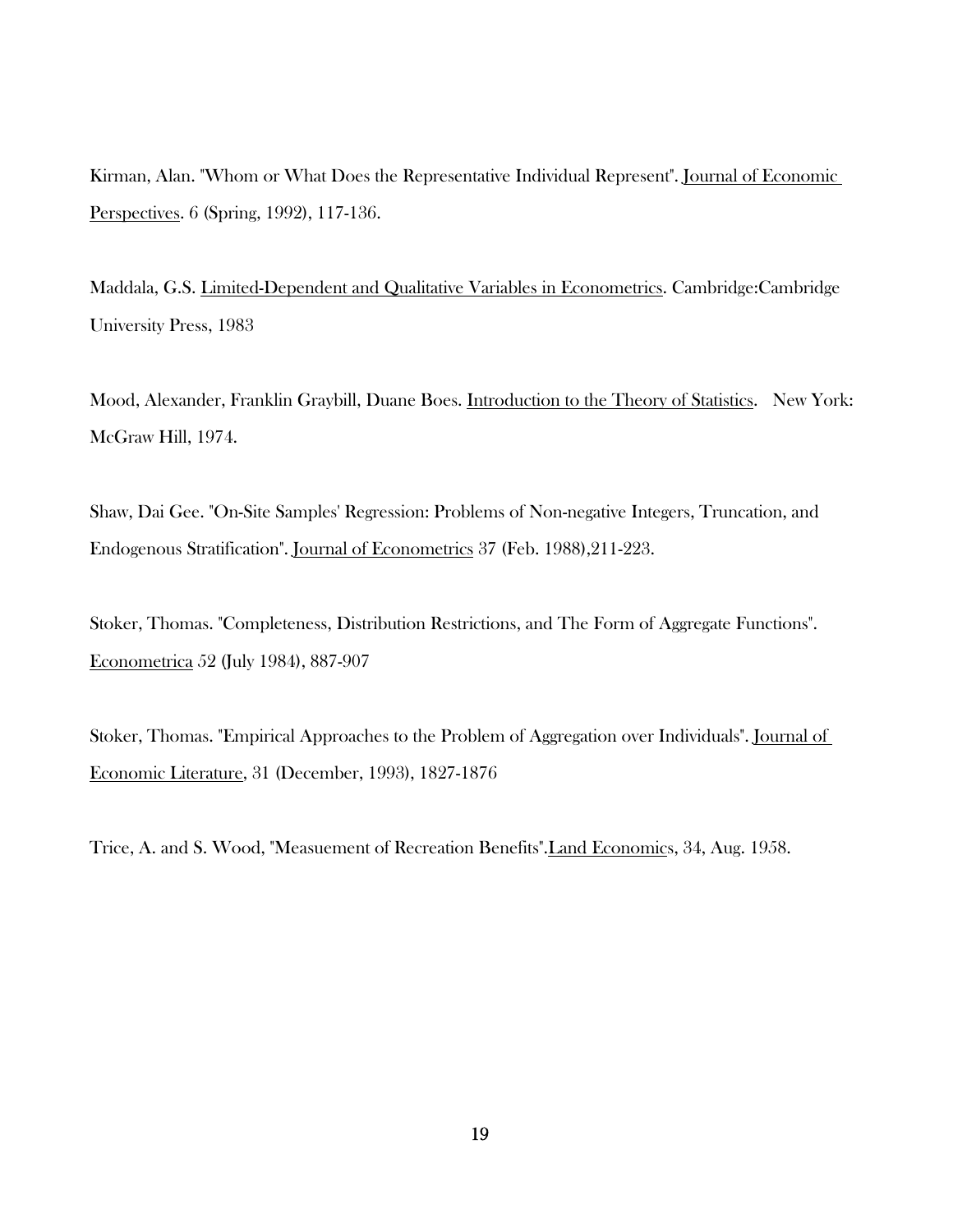# Appendix: Derivation of the "Corrected" Aggregate Poisson Model.

Assume that individual i, possessing characteristics  $X_i$ , has demand  $(q_i)$  which is Poisson distributed with

parameter λi:

(A1) 
$$
f_i(n; n=0, ..., )=e^{-\lambda} \lambda_i^{n}/n!
$$
 0

with  $\lambda_i = \exp(\mu)$ ;  $\mu_i = X_i \upbeta 0$ .

Further assume that for  $i=1,...,I_j$  individuals in zone j, X<sub>i</sub> is drawn from a multivariate normal distribution:

(A2) 
$$
X_{i} \geq N(\chi_{j}, \Omega); \forall_{j} \in \mathcal{N}
$$
  
\n $\chi_{j}$   
\n= expected value of X<sub>i</sub> for all i zone j  
\n $\Omega_{j}$   
\n= covariance of X<sub>i</sub> for all i zone j

Given  $(A2)$ ,  $\mu_i$  has a univariate normal distribution:

(A3) 
$$
\mu_{\geq}^d N(M_j \omega)
$$
 where  $M_j = \chi_j \beta \omega_j = \beta' \Omega_j \beta^0$ 

and  $\lambda = \exp(\mu)$  is a random variable with a lognormal distribution:

$$
\text{(A4)} \qquad E(\lambda) = e^{\lambda j} \frac{\omega_j}{2} \qquad \text{var}(\lambda) = e^{2\lambda j} e^{2\lambda j} e^{2\lambda j} \omega_j 0
$$

(note that equation A4 holds for all individuals in zone j).

As the sum of Poisson random variables  $(q_i)$ , the sum of demand across all individuals in zone j  $(Q_i)$  will

be Poisson distributed with parameter Λj, where:

$$
\text{(A5)} \qquad \qquad \lambda_j = \sum_{j=1}^{I_j} \lambda_j 0
$$

The parameter  $\Lambda_i$ , as a sum of random variables, will also be a random variable. Since  $\Lambda_i$  are

independent and identically distributed:

$$
(A6) \t E(\Lambda) = I_j \times \left(e^{\mathbf{M}_j + \frac{\omega_j}{2}}\right) \t var(\Lambda) = I_j \times \left(e^{2\mathbf{M}_j + 2\omega_j} e^{2\mathbf{M}_j + \omega_j}\right) 0
$$

Summarizing, Q will be Poisson distributed with parameter  $\Lambda_i$ . The parameter  $\Lambda_i$  is a random variable with mean and variance a function of the expected value and variance of  $X_i$  ( $\chi_i$  and  $\Omega_i$ , respectively).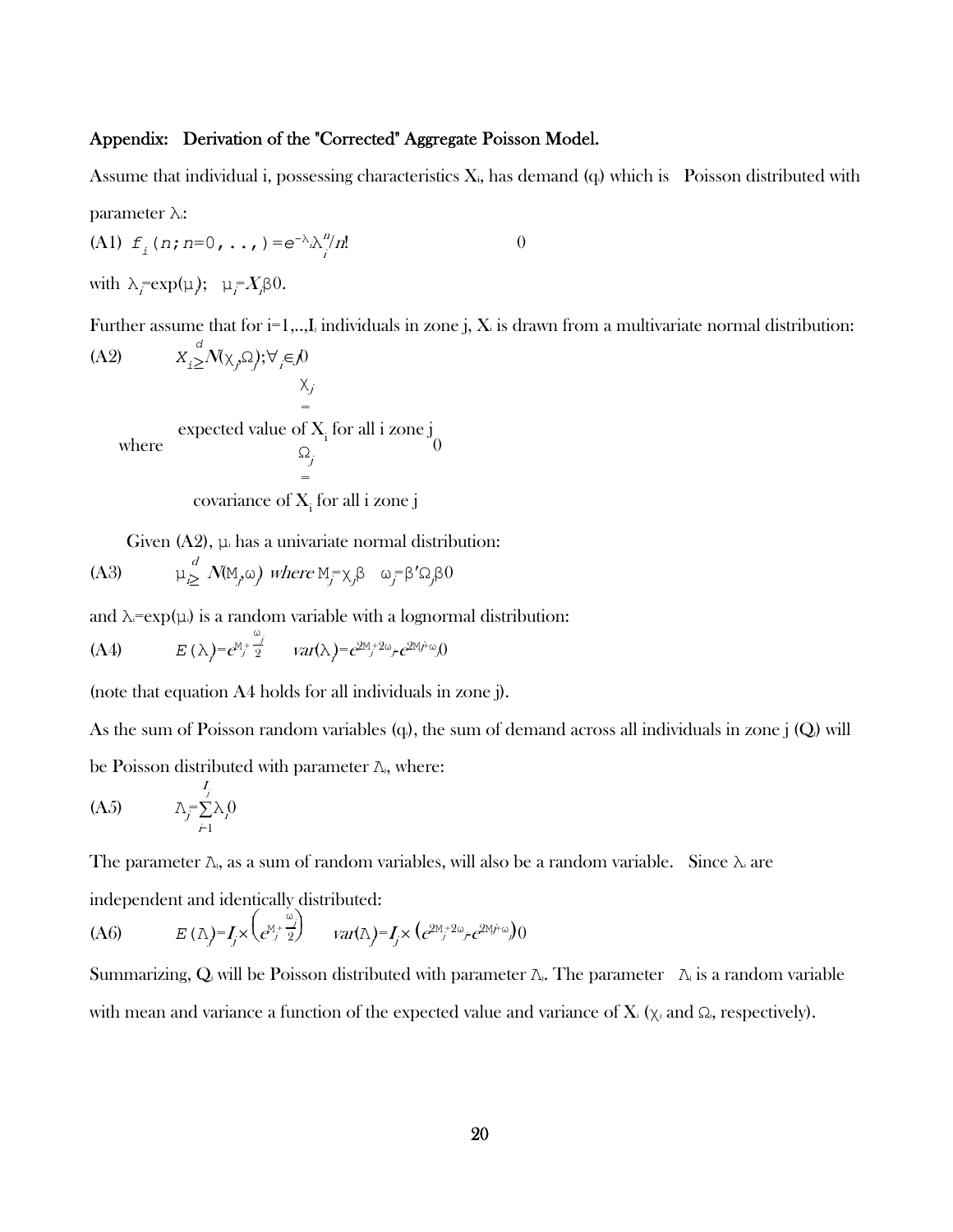Therefore, Qj is distributed as a "compound" Poisson.

The exact distribution of  $Q_i$  requires jointly integrating over the distribution of  $\Lambda_i$  and over the Poisson distribution. Rather than attempt this, the robustness of count models, given that a consistent estimator of the mean is available, can be used (Gourieroux, Montfort and Trognon, Cameron and Trivedi). For the zonal model this mean is  $E(\Lambda_i)$ , which can be consistently estimated (given A1 and A2 are true). Thus, a consistent (but not efficient) estimate of  $\beta$  can be obtained by using equation A6 in a standard Poisson estimation (that is, use  $E(\Lambda)$ ) instead of  $\lambda$ ), with  $Q_i$  as the dependent variable, and  $\chi_i$  and  $\Omega_i$  used as independent variables (in equation A6). This yields equation 4 in the text.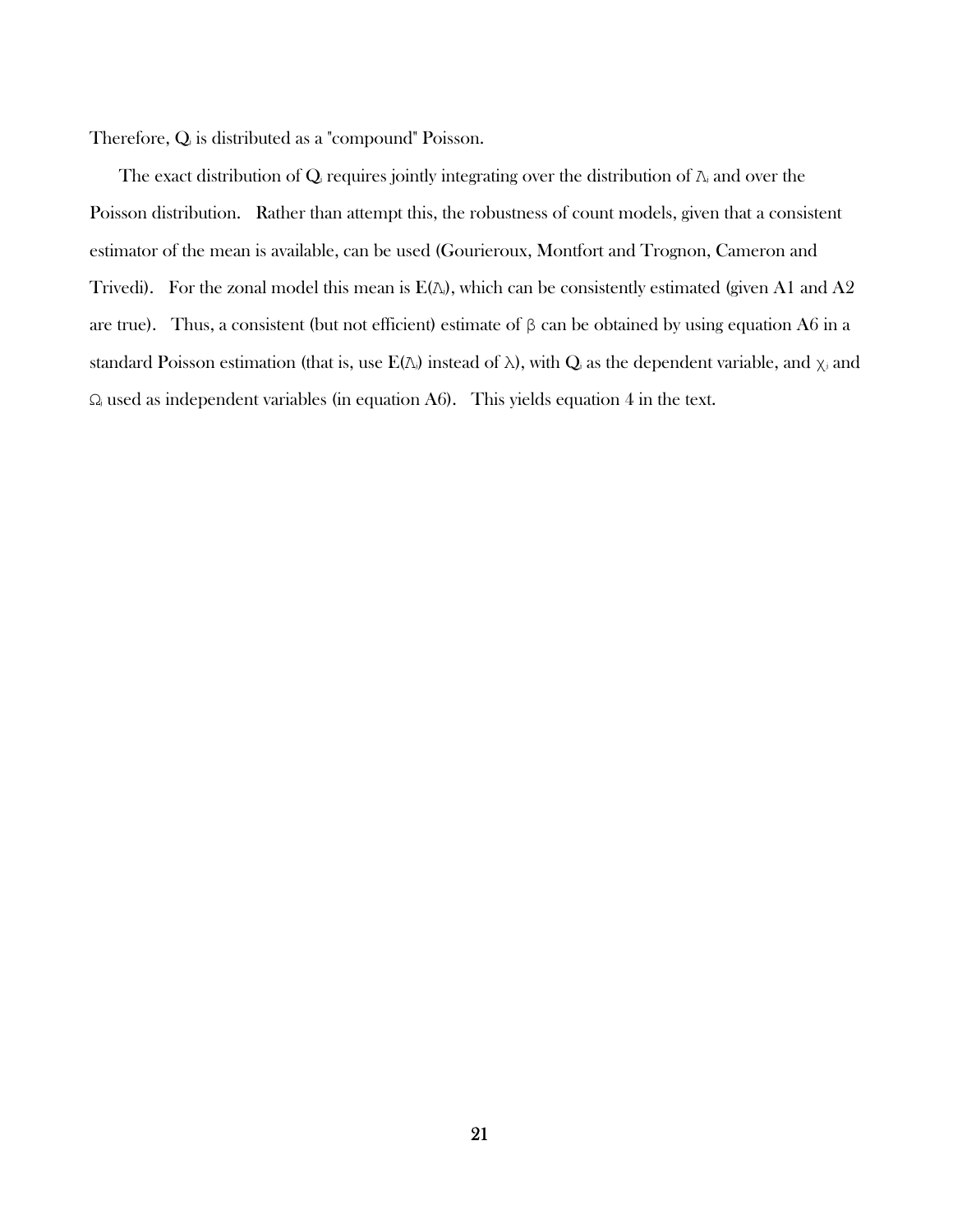#### Footnotes

i.. This can be shown using Jensen's inequality for convex functions g:  $E(g(x))\geq g(E(x))$ .

ii.. This model is readily derived using the attributes of the log-normal distribution. A complete derivation of the model is provided in the appendix. GAUSS software for estimating this model can be obtained from the author upon request.

iii.. Although more general models can be used (i.e., those based on the negative binomial), some form of distribution is required, leaving open the possibility of bias should reality fail to conform to the analyst's assumptions.

iv.. That is, the exercise of linking unusual probability distributions (i.e., truncated count models) and simpler models based on summary statistics, ideally under some global model, is daunting.

**v..** A GAUSS computer program (and documentation) used for these simulation can be obtained from the authors. This program will, given user selected rules, do the following: generate the population, create samples, estimate coefficients for each sample, and compare consumer surplus estimates.

**vi..** More precisely,  $\varepsilon_i$  introduces unobservable individual heterogeneity into the constant term.

**vii..** Consider the following case. Aggregate models frequently use "permit" information gathered from all visitors to a site. These (N) permits often contain the town, county, or zip code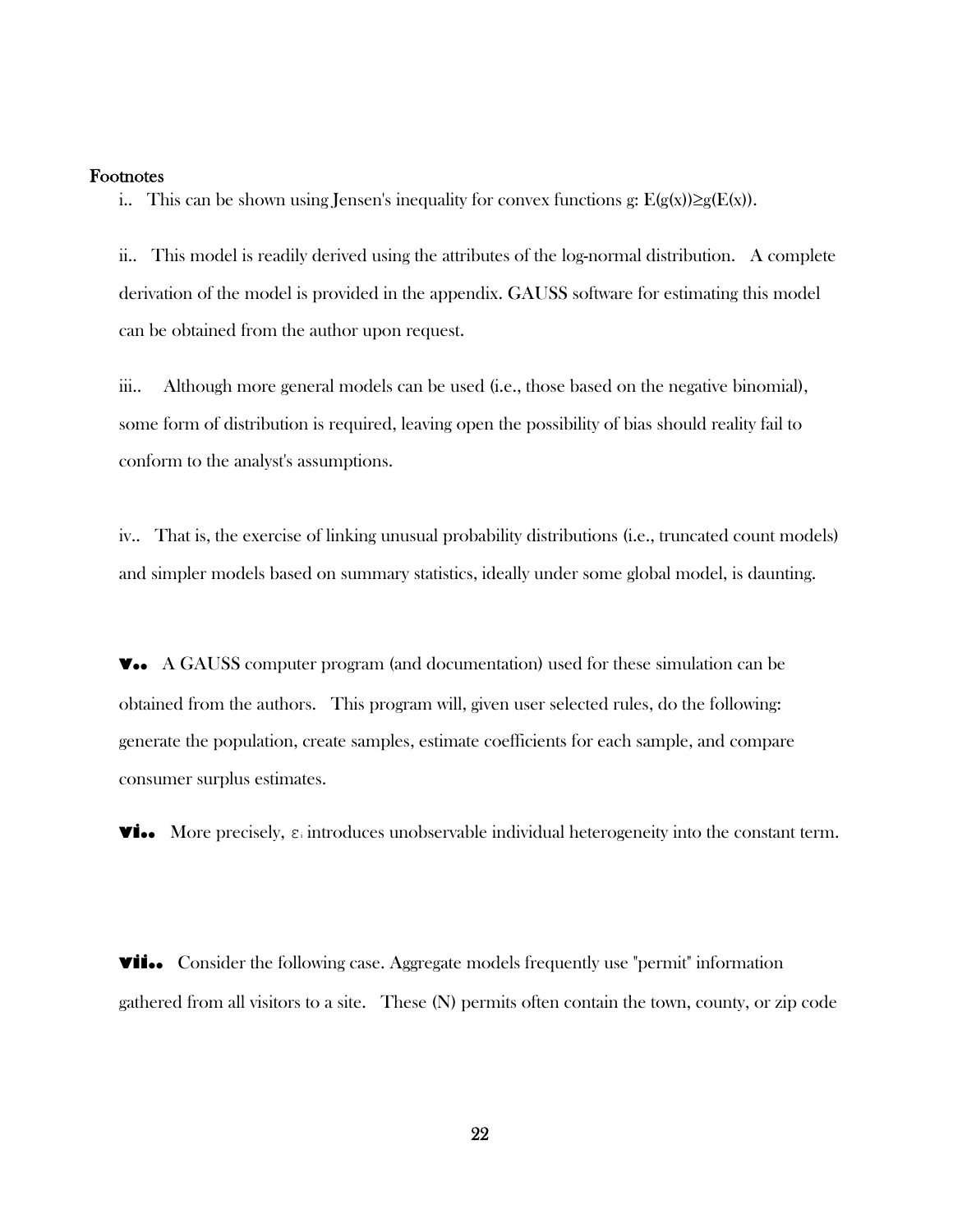of the visitor's home. Zones  $(z=1,...,Z)$  are then formed corresponding to these towns, counties, or zip codes; and  $Q_{\ell}$  is computed by appropriate aggregation. Suppose that only a subset of  $N_{\ell}$ permits are available, say only the permits from one month (albeit a typical month) of a 3 month season; yielding a %PERMITS of about 33%. These N<sub>s</sub> permits account for Q<sub>s</sub> (Q<sub>s</sub>= $\Sigma_1 q_1$ ;  $(=[-1,...,N_s])$  visits. If an accurate estimate of total visits  $(Q = \sum_n q_n, n=1,...,N)$  is available, then an approximation to  $Q_{\rm z}$  can be computed by summing over the permits, in this subset, that are from individuals originating in a zone z  $(N_{\rm s2})$ , and scaling the number of visits by a correction factor (Cf):

 $Q_z \approx (\Sigma_j q_j)^*$  Cf; j=1,..,N<sub>sz</sub> and Cf = Q/Qs.

viii.. Many other scenarios, with different β, differences in population distribution, and differences in sampling strategy were also investigated. In the interests of brevity, and since the results did not vary drastically for similar scenarios, only variants of these five are reported.

**ix.** There are 15 unique simulations; identified by the 5 types of parks times the three levels of misspecification. Thirteen models are computed for each unique simulation, consisting of: 1) The "full population" model,

2-7) two %permits for each of three aggregate models, and

8-13) two sampling intensities for each of three individual-observation models.

x.. Furthermore, when these models were run (against the simulated data) using values of Ω estimated from a small fraction of the observations, no noticeable changes occured. This suggests that even approximate measures of the variances and covariances would be helpful.